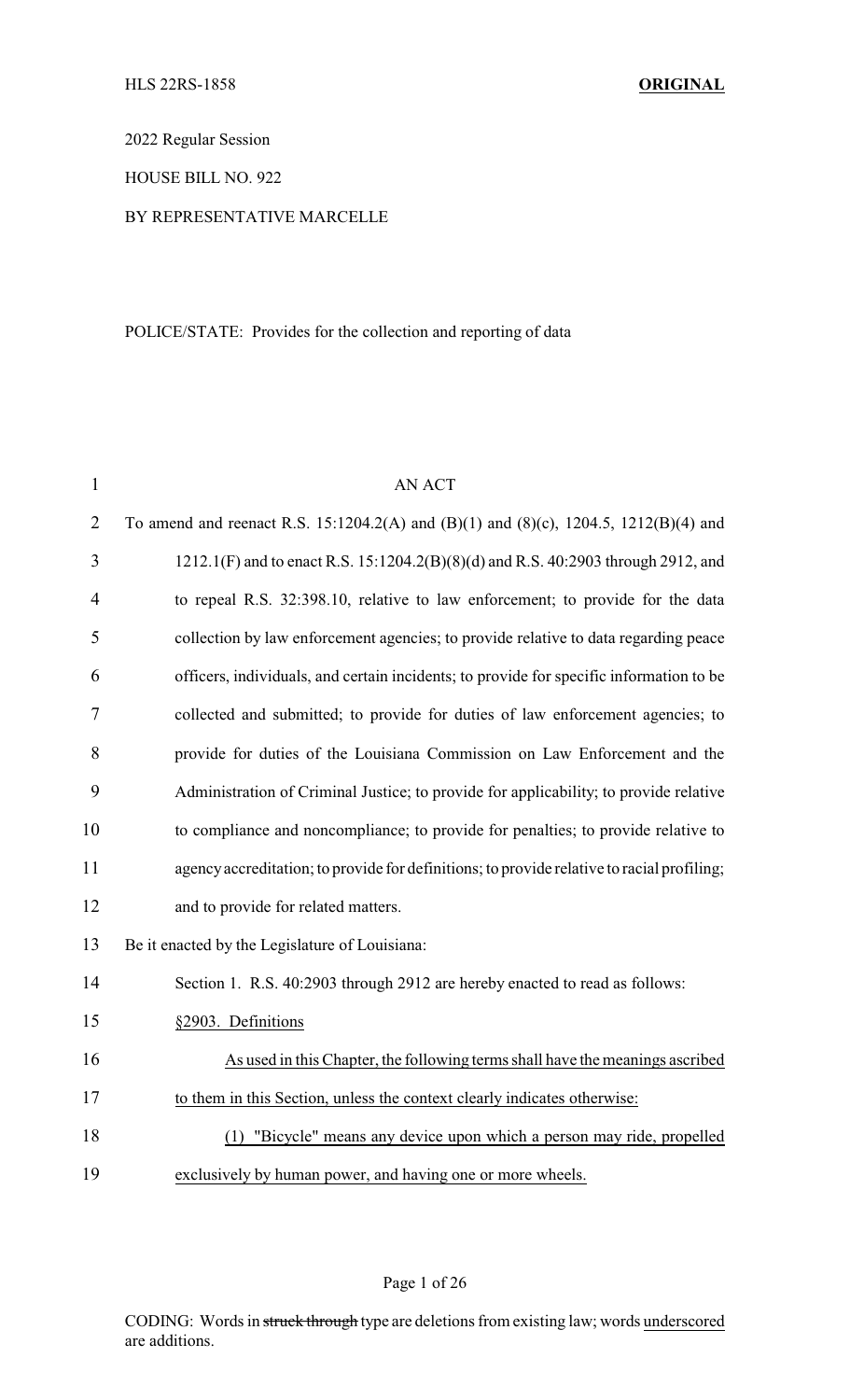| $\mathbf{1}$   | "Bicycle stop" means any detention of a bicycle rider initiated by a peace               |
|----------------|------------------------------------------------------------------------------------------|
| $\overline{2}$ | officer.                                                                                 |
| 3              | (3) "Clearance rate" means the percentage of offenses that a law enforcement             |
| 4              | agency closes by arrest or by exceptional means. If the agency closes the offense        |
| 5              | "by arrest", this means that at least one person has been arrested, charged with the     |
| 6              | commission of the offense, and turned over to a court for prosecution. One arrest        |
| 7              | may result in several offenses cleared, or the arrest of several people may result in    |
| 8              | only one offense cleared. If the agency closes the offense by "exceptional means",       |
| 9              | this means that the agency has identified a suspect, gathered enough evidence to         |
| 10             | support an arrest or a charge and to turn over the suspect to a court for prosecution,   |
| 11             | identified the suspect's exact location so that the suspect could be taken into custody, |
| 12             | and encountered a circumstance outside the control of the agency that prohibits the      |
| 13             | agency from arresting the suspect.                                                       |
| 14             | (4) "Commission" means the Louisiana Commission on Law Enforcement                       |
| 15             | and the Administration of Criminal Justice.                                              |
| 16             | "Contraband" includes any controlled dangerous substance, illegal<br>(5)                 |
| 17             | firearm, or illegally possessed firearm                                                  |
| 18             | (6) "Veteran" means an honorably or generally discharged member of the                   |
| 19             | United States Armed Forces or organized militia of the several states and territories,   |
| 20             | including but not limited to a member of the Army, Navy, Air Force, Marine Corps,        |
| 21             | Coast Guard, National Guard, Air National Guard, Reserves, State Guard, or a             |
| 22             | commissioned officer of the Public Health Service, Environmental Science Services        |
| 23             | Administration, or National Oceanic and Atmospheric Administration, or its               |
| 24             | predecessor, the United States Coast and Geodetic Survey.                                |
| 25             | "Law enforcement agency" means any state or local law enforcement<br>(7)                 |
| 26             | agency.                                                                                  |
| 27             | "Limited English proficient individual" means a person with limited<br>(8)               |
| 28             | English language proficiency.                                                            |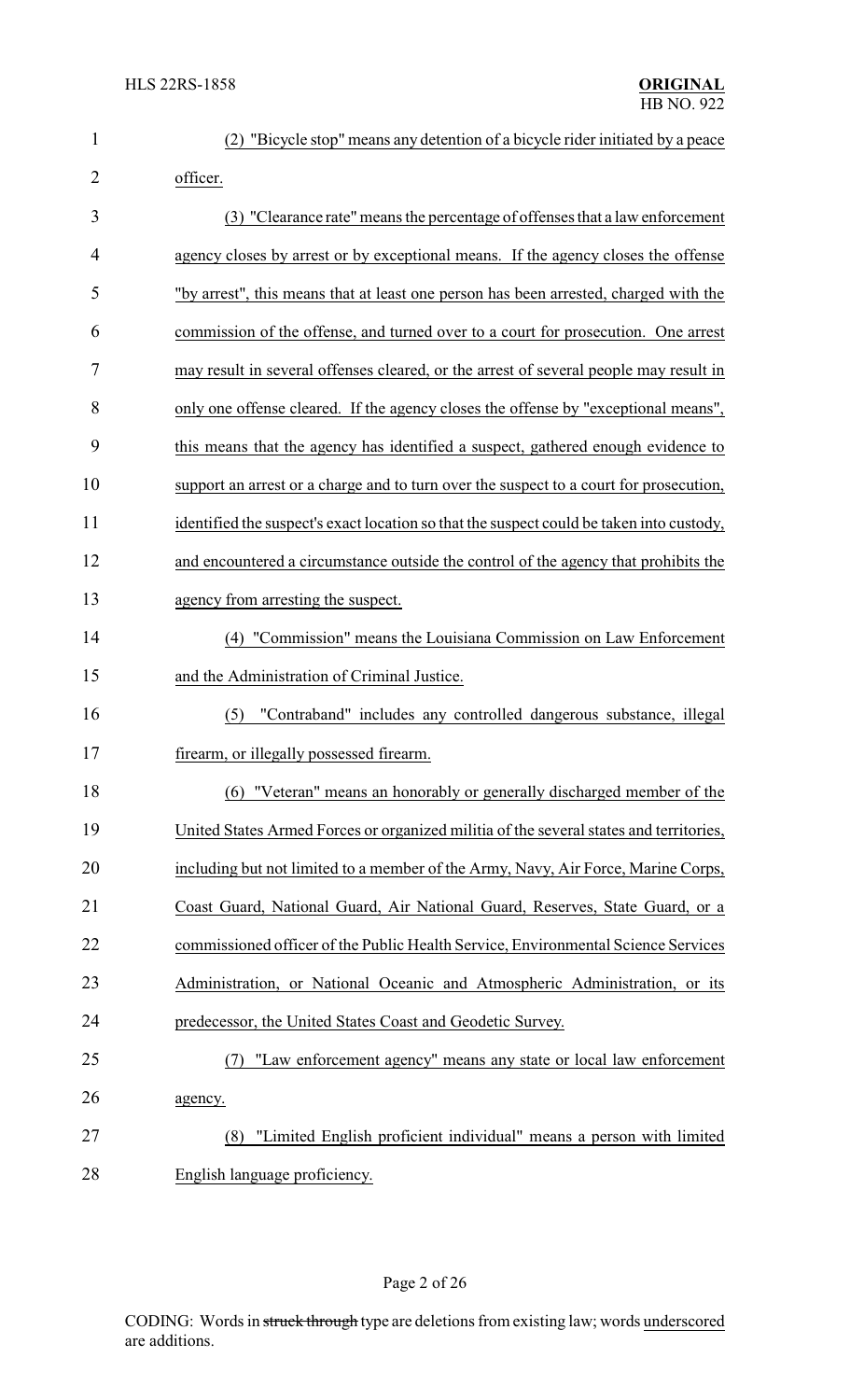| $\mathbf{1}$   | (9) "Motor vehicle" means any vehicle which is self-propelled, and any                 |
|----------------|----------------------------------------------------------------------------------------|
| $\overline{2}$ | vehicle which is propelled by electric power obtained from overhead trolley wires,     |
| 3              | but not operated upon rails, but excluding a motorized bicycles. "Motor vehicle"       |
| 4              | shall also include a "low-speed vehicle" which is a four-wheeled electric-powered      |
| 5              | vehicle with a maximum speed of not less than twenty miles per hour but not more       |
| 6              | than twenty-five miles per hour and is equipped with the minimum motor vehicle         |
| $\tau$         | equipment appropriate for vehicle safety as required in 49 C.F.R. 571.500. This        |
| 8              | includes automobiles, trucks, truck-tractors, trailers, semitrailers, and motorcycles, |
| 9              | propelled by steam, gasoline, electricity, or any other source of energy other than    |
| 10             | muscular power, except farm implements temporarily operated or moved on a              |
| 11             | highway or vehicles operated only on rails or tracks thereafter.                       |
| 12             | (10) "No-knock search warrant" means a search warrant that authorizes the              |
| 13             | peace officers executing the warrant to enter a dwelling or another building without   |
| 14             | knocking on the door of the entrance to the dwelling or building and announcing        |
| 15             | their presence.                                                                        |
| 16             | (11) "Peace officer" has the same meaning as provided in R.S. 40:2402.                 |
| 17             | (12) "Pedestrian stop" means any detention of a pedestrian initiated by a              |
| 18             | peace officer. The term does not apply to instances in which a peace officer detains   |
| 19             | and frisks a person at the entrance or exit to a controlled area.                      |
| 20             | "Serious bodily injury" means bodily injury that involves<br>(13)                      |
| 21             | unconsciousness, extreme physical pain, or protracted and obvious disfigurement,       |
| 22             | or protracted loss or impairment of the function of a bodily member, organ, or         |
| 23             | mental faculty, death, or a substantial risk of death.                                 |
| 24             | (14) "Special weapons and tactics team" or "S.W.A.T." means a unit within              |
| 25             | a law enforcement agency that is trained to deal with situations of unusual danger,    |
| 26             | especially when requiring aggressive tactics or enhanced firepower.                    |
| $27\,$         | (15) "Traffic stop" means any detention of the occupants of a motor vehicle            |
| 28             | initiated by a peace officer. The term does not apply to instances in which peace      |
| 29             | officers respond to traffic accidents.                                                 |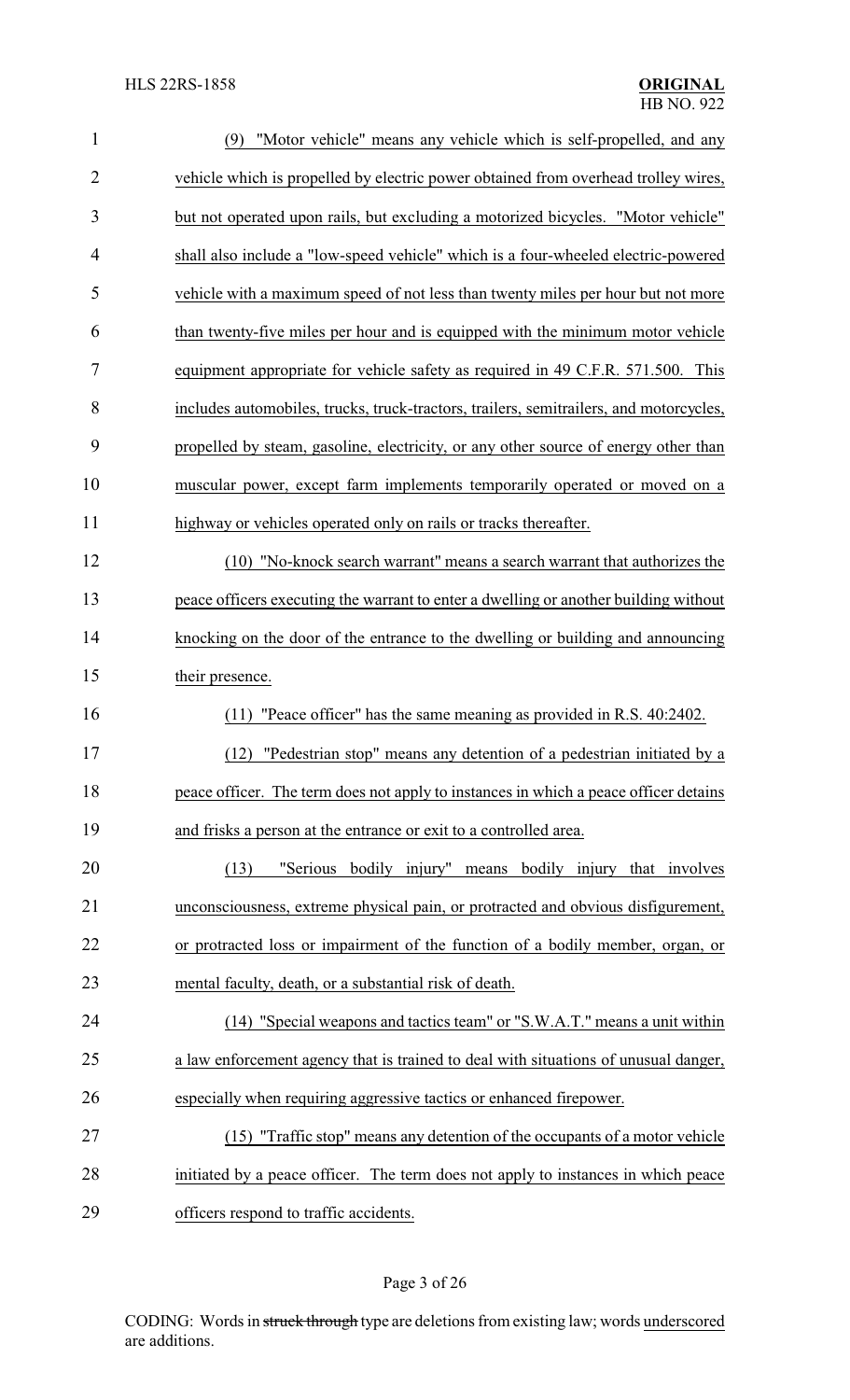| $\mathbf{1}$   | (16) "Use of force" means any physical effort to compel compliance by an                |
|----------------|-----------------------------------------------------------------------------------------|
| $\overline{2}$ | unwilling person, except for hand control techniques applied for the purposes of        |
| 3              | handcuffing an unresisting person and escort techniques not used as pressure point      |
| $\overline{4}$ | compliance techniques or to overcome resistance. A use of force shall include, but      |
| 5              | shall not be limited to: pointing a firearm at a person, discharge of a firearm, a      |
| 6              | canine bite, pressure point compliance techniques, or joint-manipulation techniques,    |
| $\tau$         | wristlocks, armbars, leg sweeps, weaponless-defense techniques, and takedowns,          |
| 8              | discharge of a device containing oleoresin capsicum or a similar irritant, discharge    |
| 9              | of a conducted-energy weapon, chokeholds, and strikes, blows, and kicks.                |
| 10             | §2904. Collection of data on traffic stops                                              |
| 11             | A. Not later than April first of each year, all law enforcement agencies                |
| 12             | subject to the requirements of this Chapter shall submit to the commission data on      |
| 13             | all traffic stops conducted by that agency's peace officer during the preceding         |
| 14             | calendar year.                                                                          |
| 15             | B. The submission required pursuant to Subsection A of this Section shall               |
| 16             | include, at a minimum, the following information for each traffic stop:                 |
| 17             | (1) The date, time, location, and duration of the stop. The location shall be           |
| 18             | provided using the agency's district, zone, and sub-zone designations, and if possible, |
| 19             | using latitude and longitude coordinates.                                               |
| 20             | The make, model, and year of the vehicle that is stopped.<br>(2)                        |
| 21             | The reason for the stop, including the alleged violation of a state or local<br>(3)     |
| 22             | motor vehicle law, if applicable.                                                       |
| 23             | (4) The result of the stop, including whether the stop resulted in any of the           |
| 24             | following:                                                                              |
| 25             | (a) A verbal or written warning.                                                        |
| 26             | (b) A ticket or citation along with a reference to the statute or ordinance that        |
| 27             | was violated or cited, and the amount owed, if possible.                                |
| 28             | A summons along with a reference to the statute or ordinance that was<br>(c)            |
| 29             | violated or cited.                                                                      |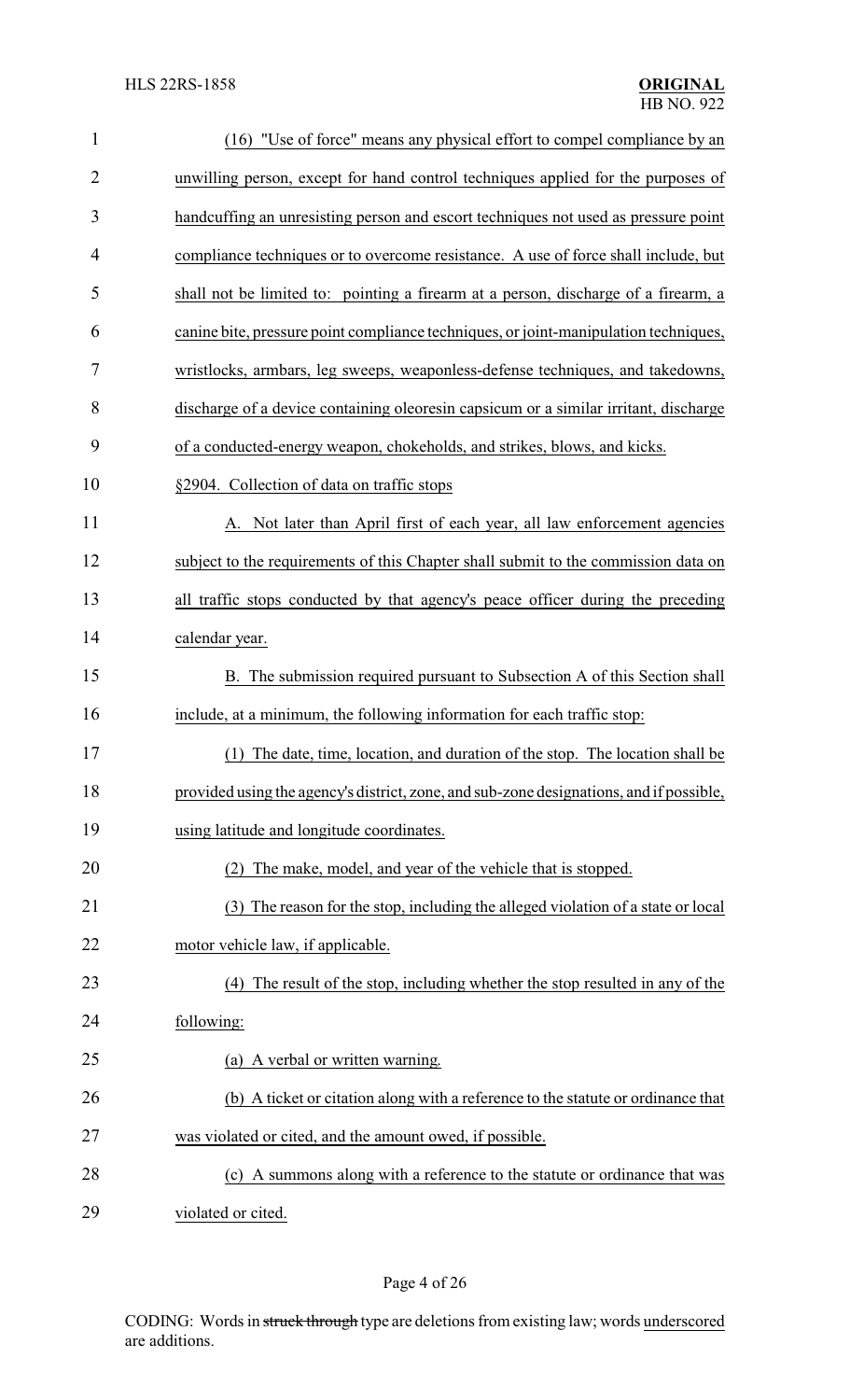| 1              | (d) A property seizure or forfeiture and a description of the property seized.            |
|----------------|-------------------------------------------------------------------------------------------|
| $\overline{2}$ | An arrest along with a reference to the statute or ordinance that was<br>(e)              |
| 3              | violated or cited.                                                                        |
| $\overline{4}$ | The following characteristics of the driver, and if the peace officer<br>(5)              |
| 5              | arrests, searches, or seizes property from any passenger, the following characteristics   |
| 6              | of each such passenger:                                                                   |
| 7              | (a)(i) The sex, age, and state of residence of the vehicle occupant, provided             |
| 8              | the identification of these characteristics shall be based on the form of government-     |
| 9              | issued identification the person has in his possession, or if the vehicle occupant is not |
| 10             | carrying government-issued identification, the identification of these characteristics    |
| 11             | shall be based on the observation and perception of the peace officer.                    |
| 12             | The peace officer shall not request this information from the vehicle<br>(i)              |
| 13             | occupant, but may only request the occupant present his government-issued                 |
| 14             | identification.                                                                           |
| 15             | (b)(i) The race of the vehicle occupant, as determined by the peace officer               |
| 16             | based upon the observation and perception of the officer. The peace officer shall         |
| 17             | record the race and ethnicity of the vehicle occupant as one of the following:            |
| 18             | American Indian or Alaska Native, Asian, Black or African-American, Hispanic or           |
| 19             | Latino, Native Hawaiian or Other Pacific Islander, White, or two or more races.           |
| 20             | The peace officer shall not request the information from this<br>(ii)                     |
| 21             | Subparagraph from the vehicle occupant.                                                   |
| 22             | (c) Whether the vehicle occupant was a limited English proficient individual,             |
| 23             | as observed by the peace officer.                                                         |
| 24             | (d) Whether the vehicle occupant had any physical, intellectual, or mental                |
| 25             | disabilities, as observed by the peace officer.                                           |
| 26             | $(6)(a)$ Whether the peace officer searched the vehicle or any occupant of the            |
| 27             | vehicle, including, a search of the person following a request for consent to search      |
| 28             | and whether consent was granted or refused.                                               |
| 29             | (b) If consent was refused, the legal basis of the search, including:                     |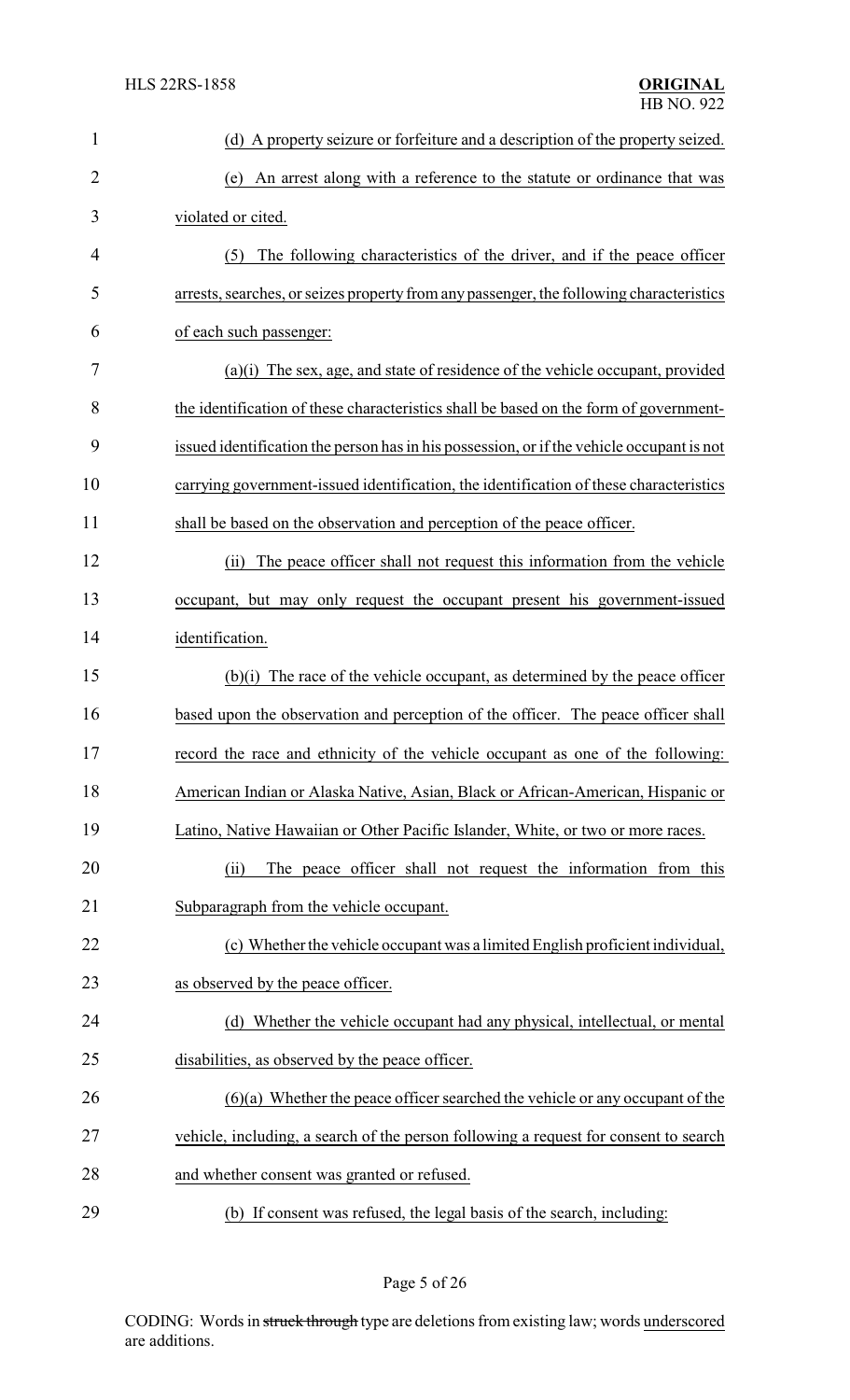| $\mathbf{1}$   | (i) Reasonable suspicion the occupant was armed and dangerous.                        |
|----------------|---------------------------------------------------------------------------------------|
| $\overline{2}$ | (ii) A search incident to arrest.                                                     |
| 3              | (c) Whether the peace officer discovered any contraband or evidence as a              |
| 4              | result of the search and the contents of the contraband or evidence, including        |
| 5              | approximate amounts of controlled dangerous substances and money, if applicable.      |
| 6              | Whether the peace officer employed the use of a police dog trained to<br>(7)          |
| 7              | detect controlled dangerous substances to search the vehicle and whether the dog      |
| 8              | detected the possible presence of a controlled dangerous substance.                   |
| 9              | $(8)(a)$ Whether the peace officer searched the vehicle or any property               |
| 10             | contained inside the vehicle, including, a search of the vehicle following a request  |
| 11             | to search the vehicle or any property contained inside the vehicle from the driver or |
| 12             | any occupant and whether the consent was granted or refused.                          |
| 13             | (b) The legal basis of the search of the vehicle or any property contained            |
| 14             | inside the vehicle if consent was not granted by the driver or any occupants of the   |
| 15             | vehicle, including:                                                                   |
| 16             | Protective search of the vehicle based upon a reasonable suspicion that<br>(i)        |
| 17             | an unsecured occupant had access to a weapon.                                         |
| 18             | An alert from a police dog trained to detect controlled dangerous<br>(ii)             |
| 19             | substances.                                                                           |
| 20             | Other probable cause that the vehicle contained evidence of a crime.<br>(iii)         |
| 21             | (iv) Evidence of a crime in plain view.                                               |
| 22             | A search incident to arrest.<br>(v)                                                   |
| 23             | (vi) An inventory search after the vehicle was impounded.                             |
| 24             | (c) Whether the peace officer discovered any contraband or evidence as a              |
| 25             | result of the search and the contents of the contraband or evidence, including the    |
| 26             | approximate amounts of controlled dangerous substances or money, if applicable.       |
| 27             | Whether the peace officer seized any property and the type and<br>(9)                 |
| 28             | approximate amount of property seized and a narrative description of the reasons      |
| 29             | supporting the legal basis for seizing the property.                                  |

# Page 6 of 26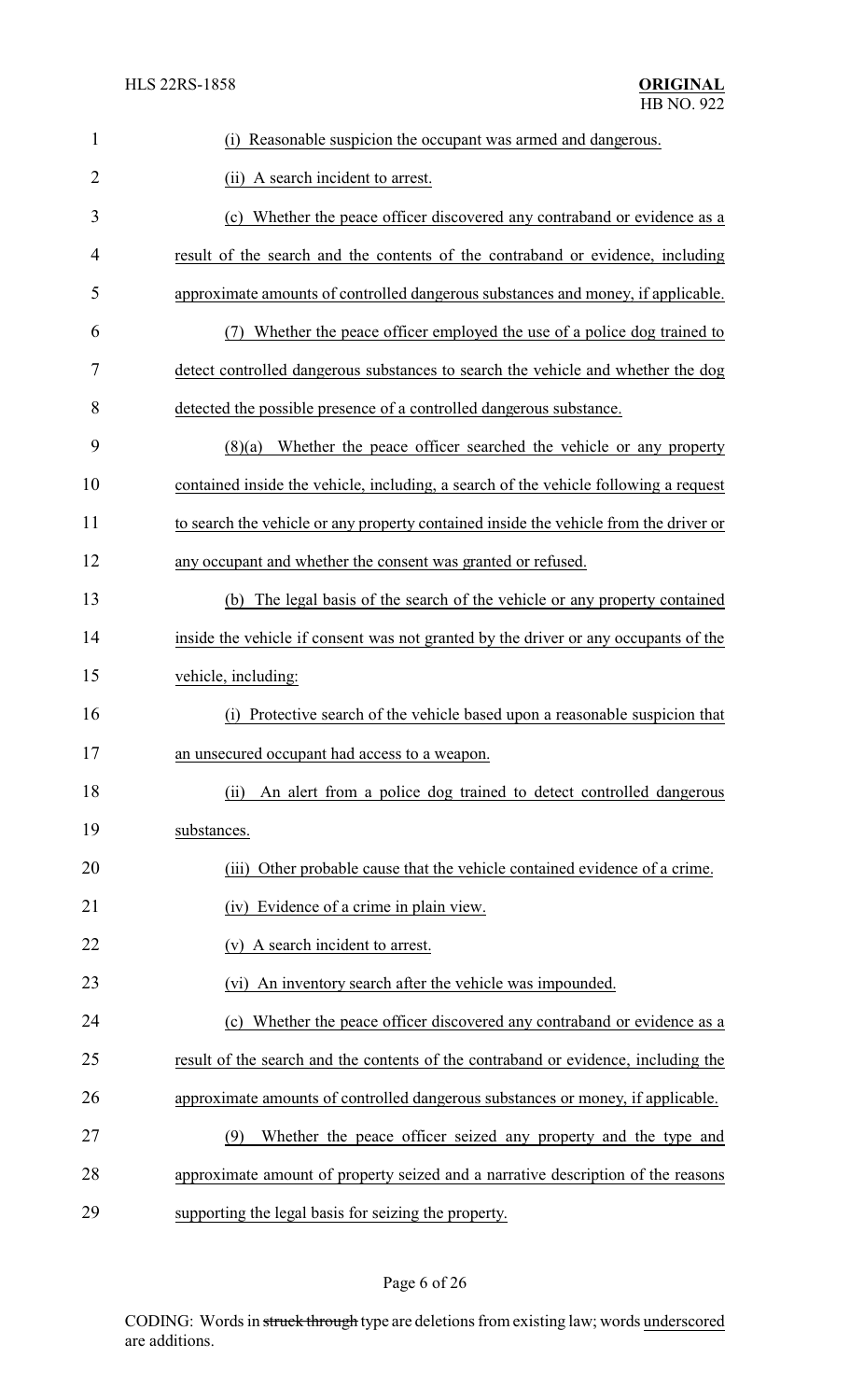| $\mathbf{1}$   | The badge number or other unique identifying number of the peace<br>(10)                 |
|----------------|------------------------------------------------------------------------------------------|
| $\overline{2}$ | officer conducting the stop.                                                             |
| 3              | (11) Whether the stop was recorded by a body-worn camera, audio recording                |
| 4              | equipment, or a dashboard camera belonging to the agency submitting the data.            |
| 5              | §2905. Collection of data on pedestrian stops and bicycle stops                          |
| 6              | A. Not later than April first of each year, all law enforcement agencies                 |
| 7              | subject to the requirements of this Chapter shall submit to the commission data on       |
| 8              | all pedestrian and bicycle stops conducted by that agency's peace officers during the    |
| 9              | preceding calendar year.                                                                 |
| 10             | B. The submission required pursuant to Subsection A of this Section shall                |
| 11             | include, at a minimum, the following information for each pedestrian or bicycle stop:    |
| 12             | (1) The date, time, location, and duration of the stop. The location shall be            |
| 13             | provided using the district, zone, and sub-zone designations of the agency, and if       |
| 14             | possible, the latitude and longitude coordinates.                                        |
| 15             | (2) The reason for the stop, including the alleged violation of a state or local         |
| 16             | law, if applicable.                                                                      |
| 17             | (a) The result of the stop, including whether the stop resulted in a verbal              |
| 18             | warning.                                                                                 |
| 19             | (b) Whether the stop resulted in a ticket or citation along with a reference to          |
| 20             | the statute or ordinance that was violated or cited.                                     |
| 21             | Whether the stop resulted in a summons along with a reference to the<br>(c)              |
| 22             | statute or ordinance that was violated or cited.                                         |
| 23             | (d) Whether the stop resulted in a property seizure or forfeiture.                       |
| 24             | (e) Whether the stop resulted in an arrest along with a reference to the statute         |
| 25             | or ordinance that was violated or cited.                                                 |
| 26             | The following characteristics of the pedestrian or bicyclist:<br>(3)                     |
| 27             | $(a)(i)$ The sex, age, state of residence, race, and ethnicity of the pedestrian         |
| 28             | or bicyclist, provided the identification of these characteristics shall be based on the |
| 29             | observation and perception of the peace officer. The peace officer shall record the      |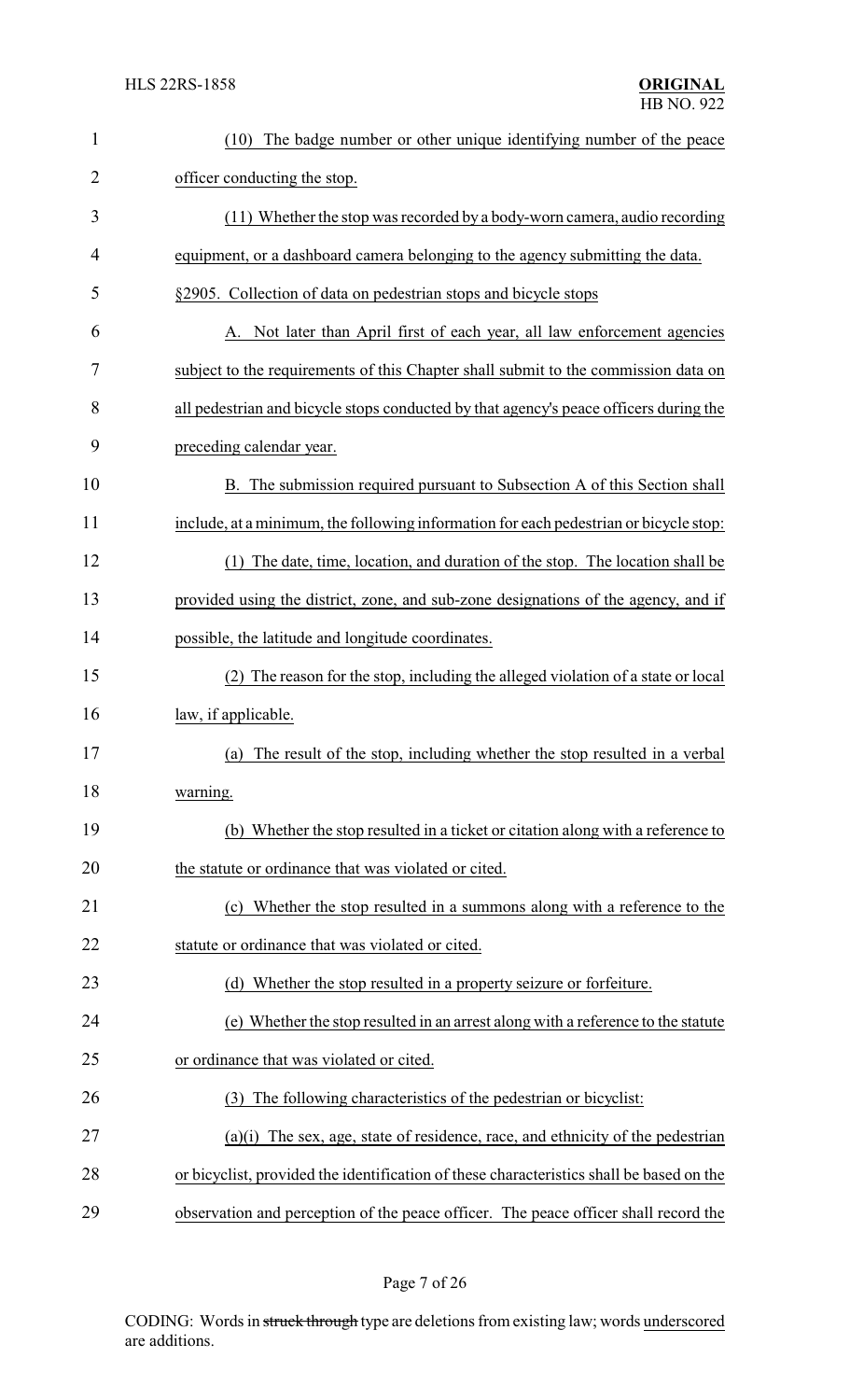| 1              | race or ethnicity of the pedestrian or bicyclist as one of the following: American      |
|----------------|-----------------------------------------------------------------------------------------|
| $\overline{2}$ | Indian or Alaska Native, Asian, Black or African-American, Hispanic or Latino,          |
| 3              | Native Hawaiian or Other Pacific Islander, White, or two or more races.                 |
| 4              | The peace officer shall not request the information from this<br>(ii)                   |
| 5              | Subparagraph from the pedestrian or bicyclist.                                          |
| 6              | Whether the pedestrian or bicyclist was a limited English proficient<br>(b)             |
| 7              | individual, as observed by the peace officer.                                           |
| 8              | (c) Whether the pedestrian or bicyclist had any physical, intellectual or               |
| 9              | mental disabilities, as observed by the peace officer.                                  |
| 10             | $(4)(a)$ Whether the peace officer searched the person of the pedestrian or             |
| 11             | bicyclist, including, whether the peace officer requested consent to search and         |
| 12             | whether the consent was granted or refused.                                             |
| 13             | The legal basis for the search if denied consent, including one of the<br>(b)           |
| 14             | following:                                                                              |
| 15             | Reasonable suspicion that the occupant was armed and dangerous.<br>(1)                  |
| 16             | (ii) A search incident to arrest.                                                       |
| 17             | (c) A narrative description of the reasons supporting the legal basis,                  |
| 18             | including, but not limited to the following:                                            |
| 19             | Reasonable suspicion.<br>(1)                                                            |
| 20             | Probable cause.<br>(ii)                                                                 |
| 21             | Search incident to arrest.<br>(iii)                                                     |
| 22             | (d) Whether the peace officer discovered any contraband or evidence as a                |
| 23             | result of the frisk and the contents of the contraband or evidence, including           |
| 24             | approximate amounts of controlled dangerous substances and money.                       |
| 25             | $(5)(a)$ Whether the peace officer searched any of the personal effects of the          |
| 26             | pedestrian or bicyclist other than the clothes the pedestrian or bicyclist was wearing, |
| 27             | including, whether the peace officer requested consent to search the personal effects   |
| 28             | of the pedestrian or bicyclist and whether the consent was granted or refused.          |

Page 8 of 26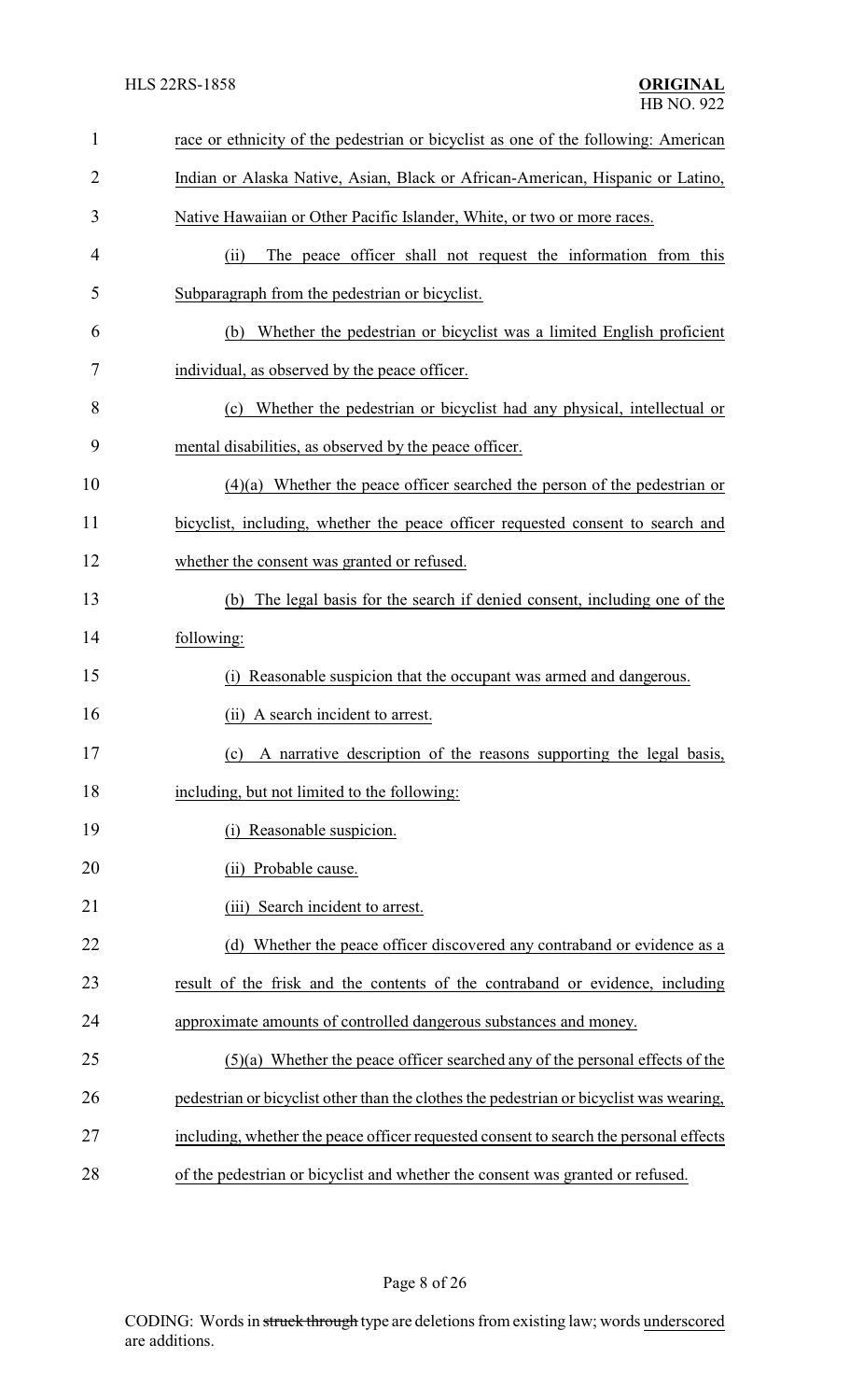| $\mathbf{1}$   | (b) If the legal basis for the search of the pedestrian or bicyclist was refused,     |
|----------------|---------------------------------------------------------------------------------------|
| $\overline{2}$ | a narrative description of the reasons supporting the legal basis for the search,     |
| 3              | including but not limited to probable cause.                                          |
| 4              | (c) Whether the peace officer discovered any contraband or evidence as a              |
| 5              | result of the search and the contents of the contraband or evidence, including        |
| 6              | approximate amounts of controlled dangerous substances or money.                      |
| 7              | Whether the peace officer seized any property and the type and<br>(6)                 |
| 8              | approximate amount of property seized and a narrative description of the reasons      |
| 9              | supporting the legal basis for seizing the property.                                  |
| 10             | The badge number or other identifying number of the peace officer<br>(7)              |
| 11             | conducting the stop.                                                                  |
| 12             | (8) Whether the stop was recorded by a body-worn camera, audio recording              |
| 13             | equipment, or a dashboard camera belonging to the agency submitting the data.         |
| 14             | §2906. General data collection requirements                                           |
| 15             | A. Not later than April first of each year, all law enforcement agencies              |
| 16             | subject to the requirements of this Chapter shall submit to the commission data for   |
| 17             | each of the following incidents, as those terms are defined by this Chapter involving |
| 18             | that agency's peace officer during the preceding year:                                |
| 19             | (1) Use of force by a peace officer.                                                  |
| 20             | (2) Use of a no knock warrant.                                                        |
| 21             | Deployment of special weapons and tactics (S.W.A.T.) teams.<br>(3)                    |
| 22             | The data submission required by Subsection A of this Section shall<br>B.              |
| 23             | include, at a minimum, the following information on the person involved in the        |
| 24             | incident:                                                                             |
| 25             | (1) When the person voluntarily discloses this information:                           |
| 26             | $(a)$ Sex.                                                                            |
| 27             | $(b)$ Age.                                                                            |
| 28             | $(c)$ Race.                                                                           |
| 29             | (d) State of residence.                                                               |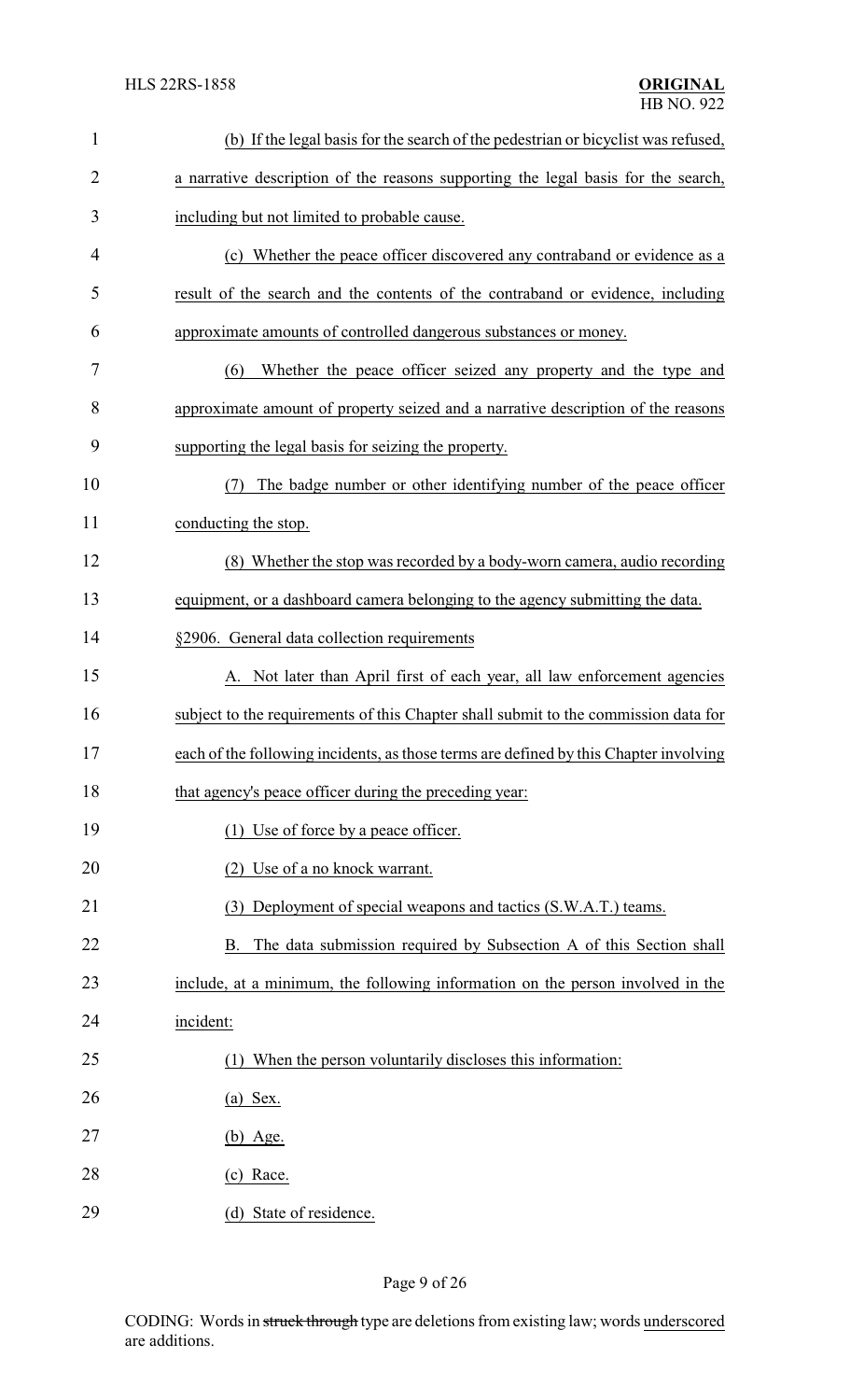| $\mathbf{1}$   | (e) Pregnancy status.                                                              |
|----------------|------------------------------------------------------------------------------------|
| $\overline{2}$ | (2) When the officer observes the following:                                       |
| 3              | Whether the person has a limited English proficiency.<br>(a)                       |
| 4              | (b) Whether the person has physical, mental, or intellectual disabilities.         |
| 5              | (c) Whether the individual is armed, and if so, the type of weapon.                |
| 6              | (c) Whether the individual fled or attempted to flee.                              |
| 7              | The following information shall be submitted regarding each peace<br>(3)           |
| 8              | officer who is involved in an incident listed in Subsection A:                     |
| 9              | Whether the officer was on duty.<br>(a)                                            |
| 10             | (b) Whether the officer used force, and if so, the type of force.                  |
| 11             | (c) Whether the officer discharged a weapon.                                       |
| 12             | (d) Whether the officer gave verbal or nonverbal commands.                         |
| 13             | The following information shall be submitted regarding each incident<br>(4)        |
| 14             | listed in Subsection A:                                                            |
| 15             | Time, date, location, and duration of the incident.<br>(a)                         |
| 16             | (b) Number of officers involved.                                                   |
| 17             | (c) Origin of the incident.                                                        |
| 18             | (d) Whether the officer frisked anyone with or without consent.                    |
| 19             | Whether the officer discovered any evidence or contraband.<br>(e)                  |
| 20             | §2907. Specific data collection requirements                                       |
| 21             | Not later than April first of each year, all law enforcement agencies              |
| 22             | subject to the requirements of this Chapter shall submit to the commission data on |
| 23             | all complaints the agency received in the preceding calendar year.                 |
| 24             | The data submission required by this Subsection shall include, at a<br>(1)         |
| 25             | minimum, the following information for each complaint:                             |
| 26             | (a) The approximate date, time, and location of the incident complained of,        |
| 27             | as alleged in the complaint.                                                       |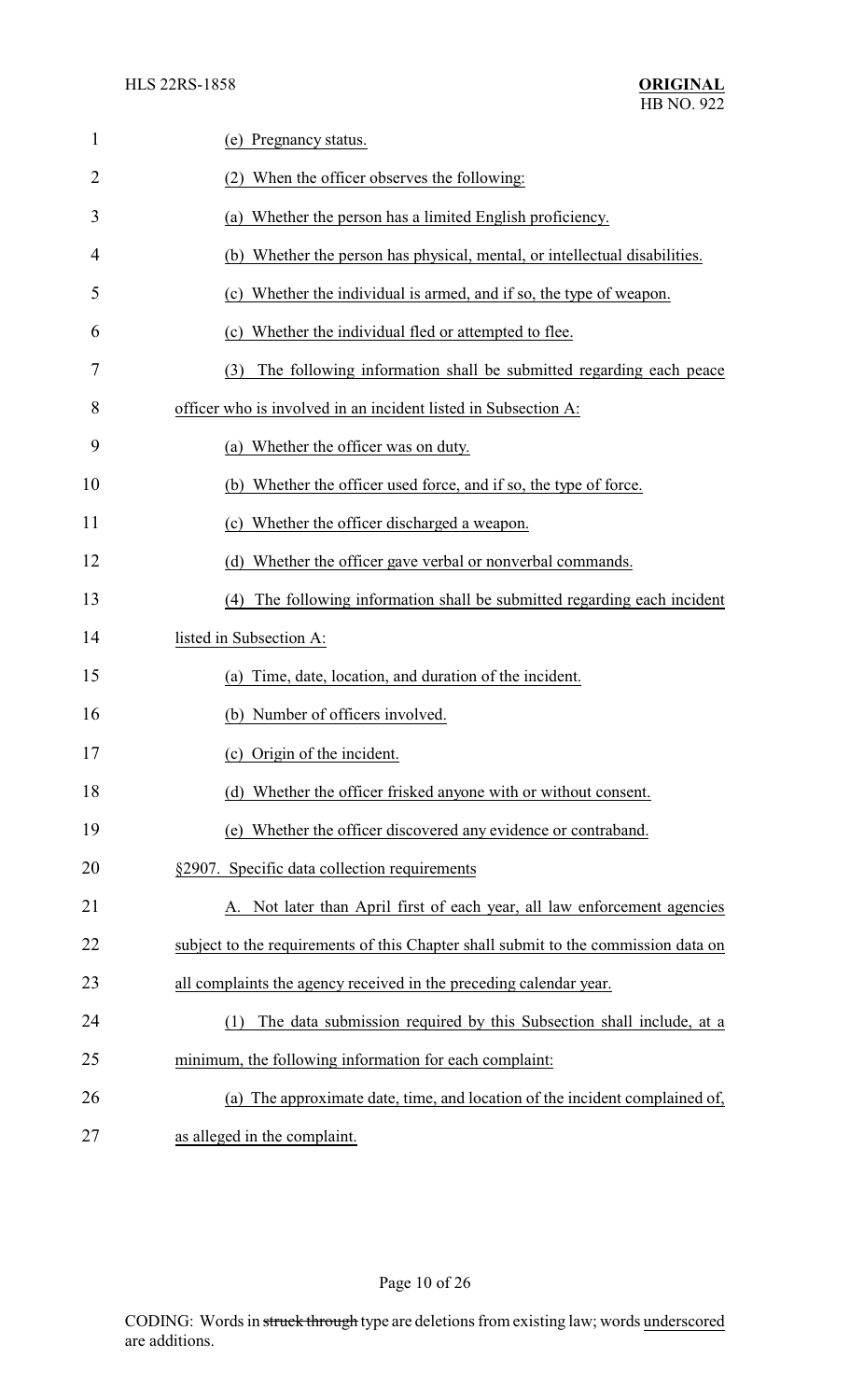| $\mathbf{1}$   | The badge number or other unique identifying number of each peace<br>(b)               |
|----------------|----------------------------------------------------------------------------------------|
| $\overline{2}$ | officer referenced in the complaint if the complainant provides sufficient information |
| 3              | for the reporting agency to identify the peace officer.                                |
| 4              | (c) The substance of the complaint, including but not limited to:                      |
| 5              | Whether the complaint alleges that a peace officer impermissibly relied<br>(i)         |
| 6              | on the race or ethnicity of the complainant or another person in the officer's         |
| 7              | interaction with the complainant or another person.                                    |
| 8              | (ii) Whether the complaint alleges that a peace officer impermissibly relied           |
| 9              | on the status of the complainant or another person as lesbian, gay, transgender,       |
| 10             | straight, queer, or gender-nonconforming in the officer's interaction with the         |
| 11             | complainant or another person.                                                         |
| 12             | (iii) Whether the complaint alleges that a peace officer used excessive force          |
| 13             | against the complainant or another person.                                             |
| 14             | (iv) Whether the complaint alleges that a peace officer improperly seized              |
| 15             | property that belonged to the complainant or someone else.                             |
| 16             | Whether the complaint alleges that a peace officer improperly searched<br>(v)          |
| 17             | the complainant, another person, or the property of the complainant or another         |
| 18             | person.                                                                                |
| 19             | Whether the complaint alleges that a peace officer committed<br>(vi)                   |
| 20             | inappropriate sexual contact with the complainant or another person.                   |
| 21             | (vii) Whether the complaint alleges the peace officer caused any physical              |
| 22             | injuries to the complainant or another person.                                         |
| 23             | (viii) The race, sex, age, and state of residence of each complainant, but only        |
| 24             | if the complainant voluntarily discloses this information.                             |
| 25             | (c) The date the agency received the complaint.                                        |
| 26             | The data submission shall also include data on whether the agency<br>(2)               |
| 27             | investigated the complaint and, if so, the following information:                      |
| 28             | (a) Whether the investigation is still pending or, if the investigation has been       |
| 29             | completed, the date the agency completed its investigation of the complaint.           |

Page 11 of 26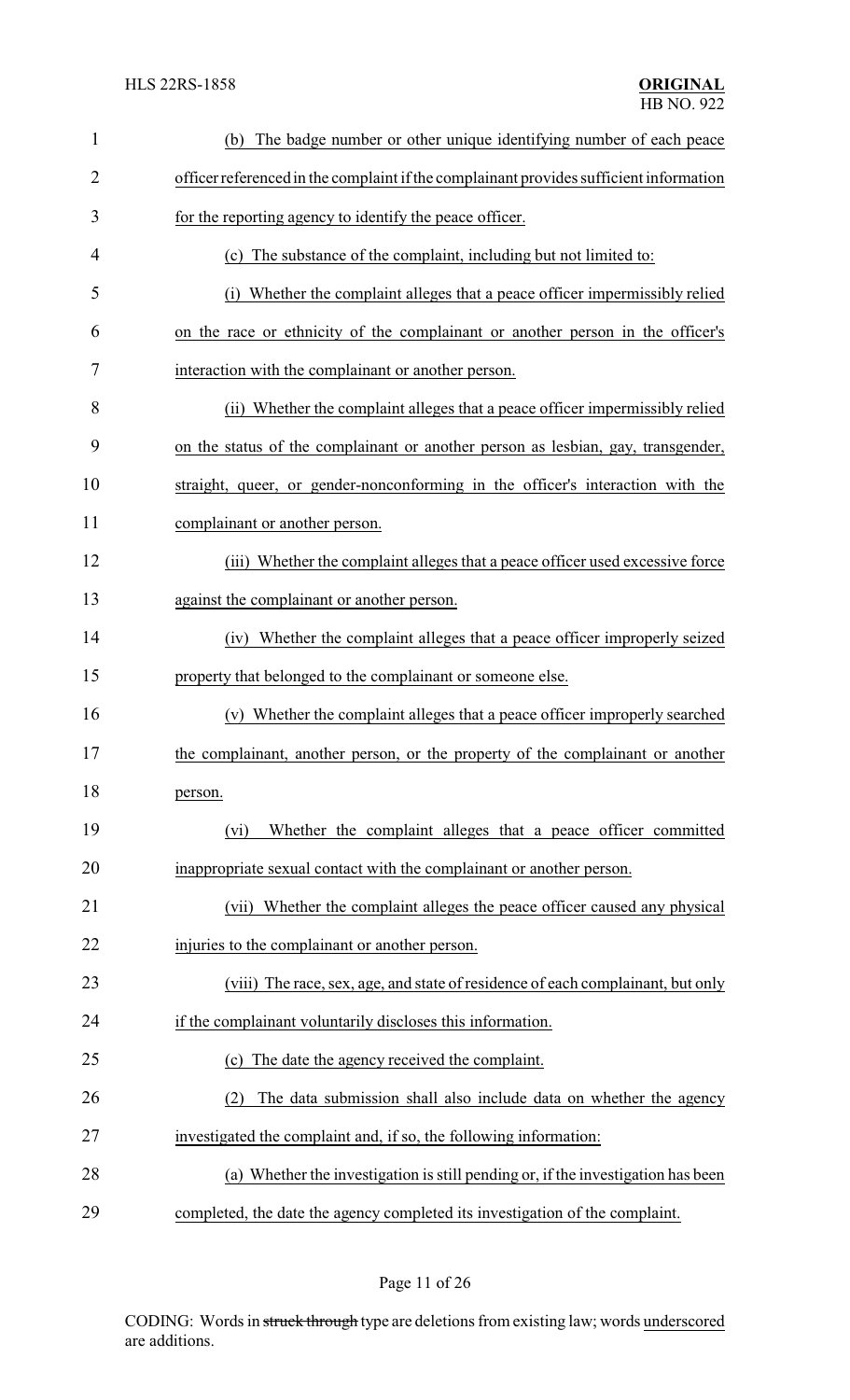| $\mathbf{1}$ | (b) If the investigation has been completed, whether the agency sustained the           |
|--------------|-----------------------------------------------------------------------------------------|
| 2            | complaint or determined the complaint was unfounded.                                    |
| 3            | (c) If the investigation has been completed, whether the agency informed the            |
| 4            | complainant of the disposition of the complaint and, if so, the date the agency         |
| 5            | informed the complainant of the disposition of the complaint.                           |
| 6            | The data submission shall also include data on all of the following:<br>(3)             |
| 7            | (a) Whether the agency took disciplinary action against any peace officer as            |
| 8            | a result of the incident described in the complaint.                                    |
| 9            | (b) Whether the agency referred the complaint to an office of a district                |
| 10           | attorney, the office of the attorney general, or an office of a United States attorney. |
| 11           | B. Not later than April first of each year, all law enforcement agencies                |
| 12           | subject to the requirements of this Chapter shall submit the following information,     |
| 13           | at a minimum, to the commission on response times to emergency calls the agency         |
| 14           | received during the previous calendar year:                                             |
| 15           | (1) The date and time the call was made and the location from which the call            |
| 16           | was made. If possible, the location shall be provided using latitude and longitude      |
| 17           | coordinates and using the district, zone, and sub-zone designations of the agency.      |
| 18           | The date and time the agency dispatched one or more peace officers to<br>(2)            |
| 19           | respond to the call.                                                                    |
| 20           | The date and time the peace officers dispatched to respond to the call<br>(3)           |
| 21           | arrived at the location of the emergency.                                               |
| 22           | (4) Any priority code the agency assigned to the call.                                  |
| 23           | (5) The date and time the peace officers who responded to the call closed the           |
| 24           | call.                                                                                   |
| 25           | The disposition of the call, including but not limited to void, gone on<br>(6)          |
| 26           | arrival, necessary action taken, and report to follow.                                  |
| 27           | The subject matter of the call, including but not limited to burglary,<br>(7)           |
| 28           | discharge of a firearm, a motor vehicle accident, or a domestic violence incident.      |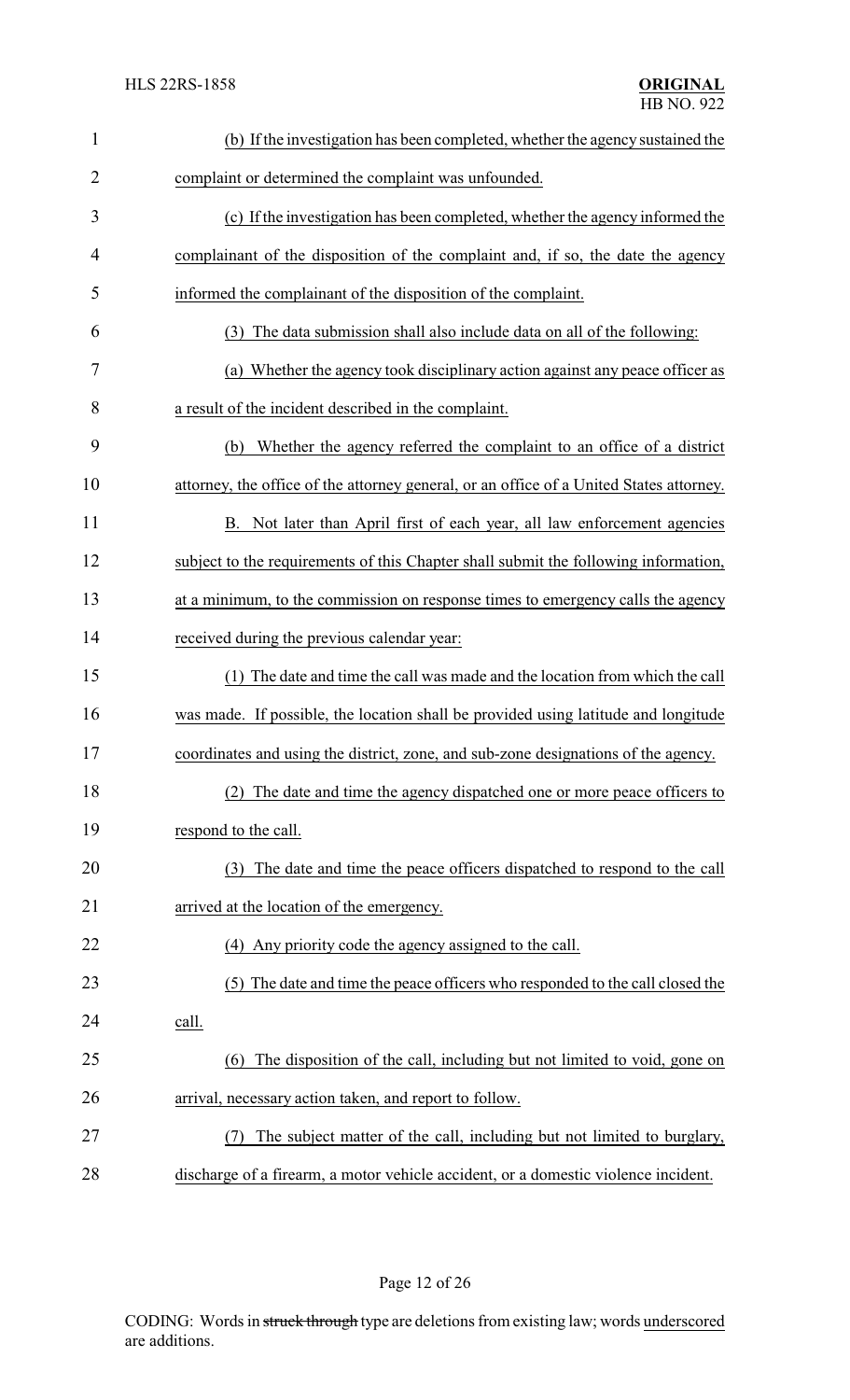| 1              | C. Not later than April first of each year, all law enforcement agencies             |
|----------------|--------------------------------------------------------------------------------------|
| $\overline{2}$ | subject to the requirements of this Chapter shall submit the following information,  |
| 3              | at a minimum, to the commission on the demographics of all peace officers            |
| 4              | employed or overseen by the agency during the previous calendar year:                |
| 5              | The badge number or unique identifying number of the peace officer.<br>(1)           |
| 6              | The number of years the peace officer has served with the reporting<br>(2)           |
| 7              | agency, and the total number of years the peace officer has been employed as a peace |
| 8              | officer in the United States.                                                        |
| 9              | The sex, age, and self-reported race and ethnicity of the peace officer,<br>(3)      |
| 10             | where race and ethnicity are recorded as one of the following: American Indian or    |
| 11             | Alaska Native, Asian, Black or African-American, Hispanic or Latino, Native          |
| 12             | Hawaiian or Other Pacific Islander, White, or two or more races.                     |
| 13             | (4) Whether the peace officer is a former active military duty member of the         |
| 14             | United States Armed Forces.                                                          |
| 15             | §2908.<br>General requirements regarding law enforcement data collection and         |
| 16             | retention; phase implementation; applicability                                       |
| 17             | A. Law enforcement agencies shall become subject to the requirements of              |
| 18             | this Chapter according to the following schedule:                                    |
| 19             | (1) Law enforcement agencies overseeing fifty or more peace officers shall           |
| 20             | begin collecting data on January 1, 2023, and shall make their first submissions to  |
| 21             | the commission not later than April 1, 2024.                                         |
| 22             | (2) Law enforcement agencies overseeing twenty-five to forty-nine peace              |
| 23             | officers shall begin collecting data on January 1, 2024, and shall make their first  |
| 24             | submissions to the commission not later than April 1, 2025.                          |
| 25             | Law enforcement agencies overseeing twenty-four or fewer peace<br>(3)                |
| 26             | officers shall begin collecting data on January 1, 2025, and shall make their first  |
| 27             | submissions to the commission not later than April 1, 2026.                          |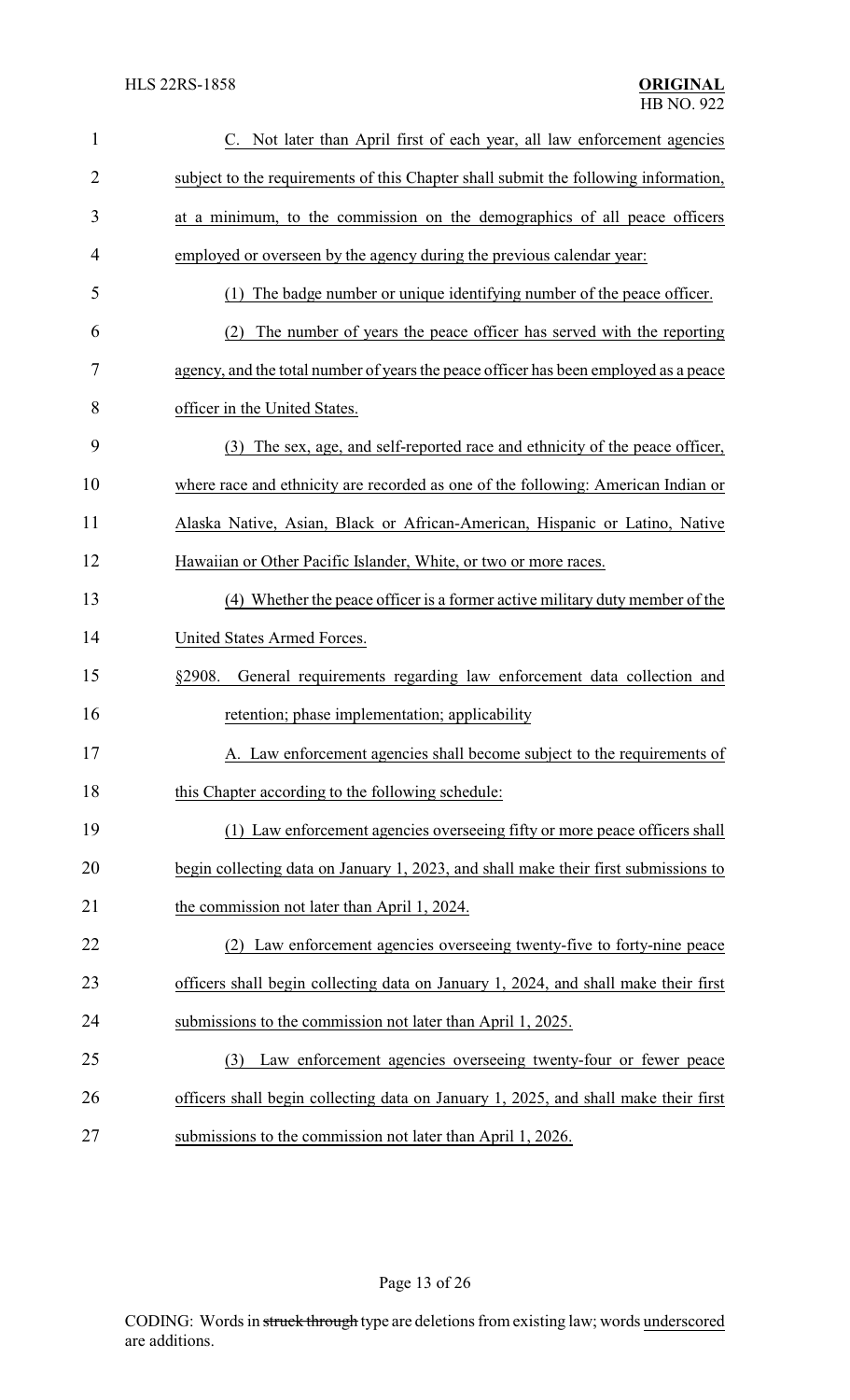| $\mathbf{1}$   | B. Any peace officer who in good faith records information pursuant to the             |
|----------------|----------------------------------------------------------------------------------------|
| $\overline{2}$ | requirements of this Chapter shall not be held civilly liable for the act of recording |
| 3              | such information.                                                                      |
| $\overline{4}$ | C. The provisions of this Chapter shall not apply to encounters between                |
| 5              | peace officers and inmates.                                                            |
| 6              | D. Notwithstanding any other provision of law, the data required to be                 |
| 7              | submitted to the commission pursuant this Chapter shall be a public record within      |
| 8              | the meaning of R.S. 44:1. The data required to be submitted to the commission          |
| 9              | pursuant to this Chapter shall not be exempt from public disclosure under R.S. 44:3    |
| 10             | et seq. Nothing in this Chapter shall require law enforcement agencies to submit       |
| 11             | names, residence addresses, home telephone numbers, social security numbers,           |
| 12             | driver's license numbers, and other unique personally identifying information to the   |
| 13             | commission, except for badge numbers of peace officers, other unique identifying       |
| 14             | numbers, and the demographic information required to be submitted pursuant to R.S.     |
| 15             | $40:2907(C)$ .                                                                         |
| 16             | Law enforcement agencies who have maintained a qualifying<br>Е.                        |
| 17             | accreditation for the entirety of the calendar year for which they are required to     |
| 18             | collect and submit data pursuant to this Chapter may satisfy the requirements of this  |
| 19             | Section by submitting a copy of the annual report and other documents provided to      |
| 20             | or reviewed by the accrediting agency in order to complete the accrediting process.    |
| 21             | Such documents shall include the full assessment report for the accrediting period     |
| 22             | and the annual compliance reports that are required for accreditation.<br>For the      |
| 23             | purposes of this Section "qualifying accreditation" shall mean accreditation by a      |
| 24             | body that awards accreditation on a periodic basis not to exceed five years and has    |
| 25             | standards and protocols for the profession including recommended or required           |
| 26             | professional training and which requires a period of self assessment to determine      |
| 27             | alignment with those standards and which requires independent external assessment      |
| 28             | of the practices of the agency to verify compliance with those professional protocols  |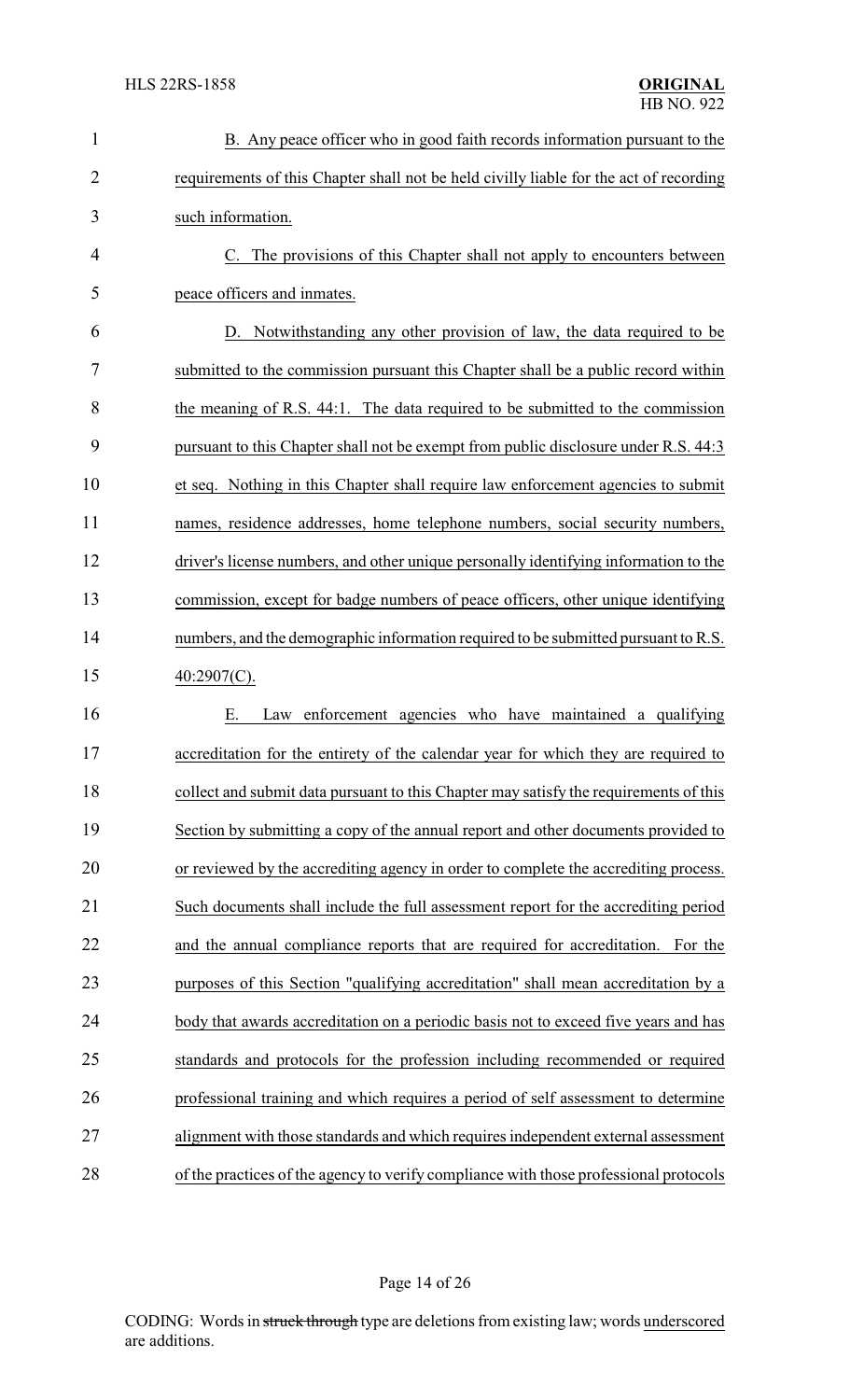| $\overline{2}$<br>F. Agencies who have maintained a qualifying accreditation and submitted<br>3<br>such documentation to the commission shall not be subject to penalties for non-<br>4<br>compliance as provided by this Chapter.<br>5<br>§2909. Responsibilities of the Louisiana Commission on Law Enforcement and the<br>6<br>Administration of Criminal Justice<br>7<br>A. Not later than March 1, 2023, the commission shall begin the process of<br>8<br>promulgating rules and regulations, by publishing notice of the intent to promulgate<br>9<br>rules and regulations in accordance with the Louisiana Administrative Procedure<br>10<br>Act, R.S. 49:950 et seq., for the collection and submission of data required by this<br>11<br>Chapter. Such proposed rules and regulations may provide standards, definitions, |                                       |
|--------------------------------------------------------------------------------------------------------------------------------------------------------------------------------------------------------------------------------------------------------------------------------------------------------------------------------------------------------------------------------------------------------------------------------------------------------------------------------------------------------------------------------------------------------------------------------------------------------------------------------------------------------------------------------------------------------------------------------------------------------------------------------------------------------------------------------------|---------------------------------------|
|                                                                                                                                                                                                                                                                                                                                                                                                                                                                                                                                                                                                                                                                                                                                                                                                                                      |                                       |
|                                                                                                                                                                                                                                                                                                                                                                                                                                                                                                                                                                                                                                                                                                                                                                                                                                      |                                       |
|                                                                                                                                                                                                                                                                                                                                                                                                                                                                                                                                                                                                                                                                                                                                                                                                                                      |                                       |
|                                                                                                                                                                                                                                                                                                                                                                                                                                                                                                                                                                                                                                                                                                                                                                                                                                      |                                       |
|                                                                                                                                                                                                                                                                                                                                                                                                                                                                                                                                                                                                                                                                                                                                                                                                                                      |                                       |
|                                                                                                                                                                                                                                                                                                                                                                                                                                                                                                                                                                                                                                                                                                                                                                                                                                      |                                       |
|                                                                                                                                                                                                                                                                                                                                                                                                                                                                                                                                                                                                                                                                                                                                                                                                                                      |                                       |
|                                                                                                                                                                                                                                                                                                                                                                                                                                                                                                                                                                                                                                                                                                                                                                                                                                      |                                       |
|                                                                                                                                                                                                                                                                                                                                                                                                                                                                                                                                                                                                                                                                                                                                                                                                                                      |                                       |
|                                                                                                                                                                                                                                                                                                                                                                                                                                                                                                                                                                                                                                                                                                                                                                                                                                      |                                       |
| 12<br>and technical specifications to ensure uniform collection and submission practices                                                                                                                                                                                                                                                                                                                                                                                                                                                                                                                                                                                                                                                                                                                                             |                                       |
| 13<br>across all law enforcement agencies. To the extent possible, such proposed rules and                                                                                                                                                                                                                                                                                                                                                                                                                                                                                                                                                                                                                                                                                                                                           |                                       |
| 14<br>regulations shall be compatible with any similar federal data collection and reporting                                                                                                                                                                                                                                                                                                                                                                                                                                                                                                                                                                                                                                                                                                                                         |                                       |
| 15<br>program.                                                                                                                                                                                                                                                                                                                                                                                                                                                                                                                                                                                                                                                                                                                                                                                                                       |                                       |
| 16<br>Not later than July 1, 2023, the commission shall establish, through<br>В.                                                                                                                                                                                                                                                                                                                                                                                                                                                                                                                                                                                                                                                                                                                                                     |                                       |
| 17<br>electronic data processing and related procedures, a system by which the data                                                                                                                                                                                                                                                                                                                                                                                                                                                                                                                                                                                                                                                                                                                                                  |                                       |
| 18<br>required by this Chapter to be collected can be electronically submitted by law                                                                                                                                                                                                                                                                                                                                                                                                                                                                                                                                                                                                                                                                                                                                                |                                       |
|                                                                                                                                                                                                                                                                                                                                                                                                                                                                                                                                                                                                                                                                                                                                                                                                                                      |                                       |
| enforcement agencies to the commission in a standardized format. The commission                                                                                                                                                                                                                                                                                                                                                                                                                                                                                                                                                                                                                                                                                                                                                      |                                       |
| shall also develop and disseminate to law enforcement agencies paper forms to                                                                                                                                                                                                                                                                                                                                                                                                                                                                                                                                                                                                                                                                                                                                                        |                                       |
| standardize data collection and to assist peace officers in collecting the types of data                                                                                                                                                                                                                                                                                                                                                                                                                                                                                                                                                                                                                                                                                                                                             |                                       |
| that are best recorded at the scene of stops and incidents. To the extent possible, the                                                                                                                                                                                                                                                                                                                                                                                                                                                                                                                                                                                                                                                                                                                                              |                                       |
| system for electronic data submission and the paper forms shall be compatible with                                                                                                                                                                                                                                                                                                                                                                                                                                                                                                                                                                                                                                                                                                                                                   |                                       |
| any similar federal data collection and reporting program. Not later than October 1,                                                                                                                                                                                                                                                                                                                                                                                                                                                                                                                                                                                                                                                                                                                                                 |                                       |
| 2023, the commission shall disseminate to all law enforcement agencies detailed                                                                                                                                                                                                                                                                                                                                                                                                                                                                                                                                                                                                                                                                                                                                                      |                                       |
| instructions for how they may submit data using either the electronic system or paper                                                                                                                                                                                                                                                                                                                                                                                                                                                                                                                                                                                                                                                                                                                                                |                                       |
| 19<br>20<br>21<br>22<br>23<br>24<br>25<br>26<br>27<br>forms developed by the Commission.                                                                                                                                                                                                                                                                                                                                                                                                                                                                                                                                                                                                                                                                                                                                             | The commission shall solicit periodic |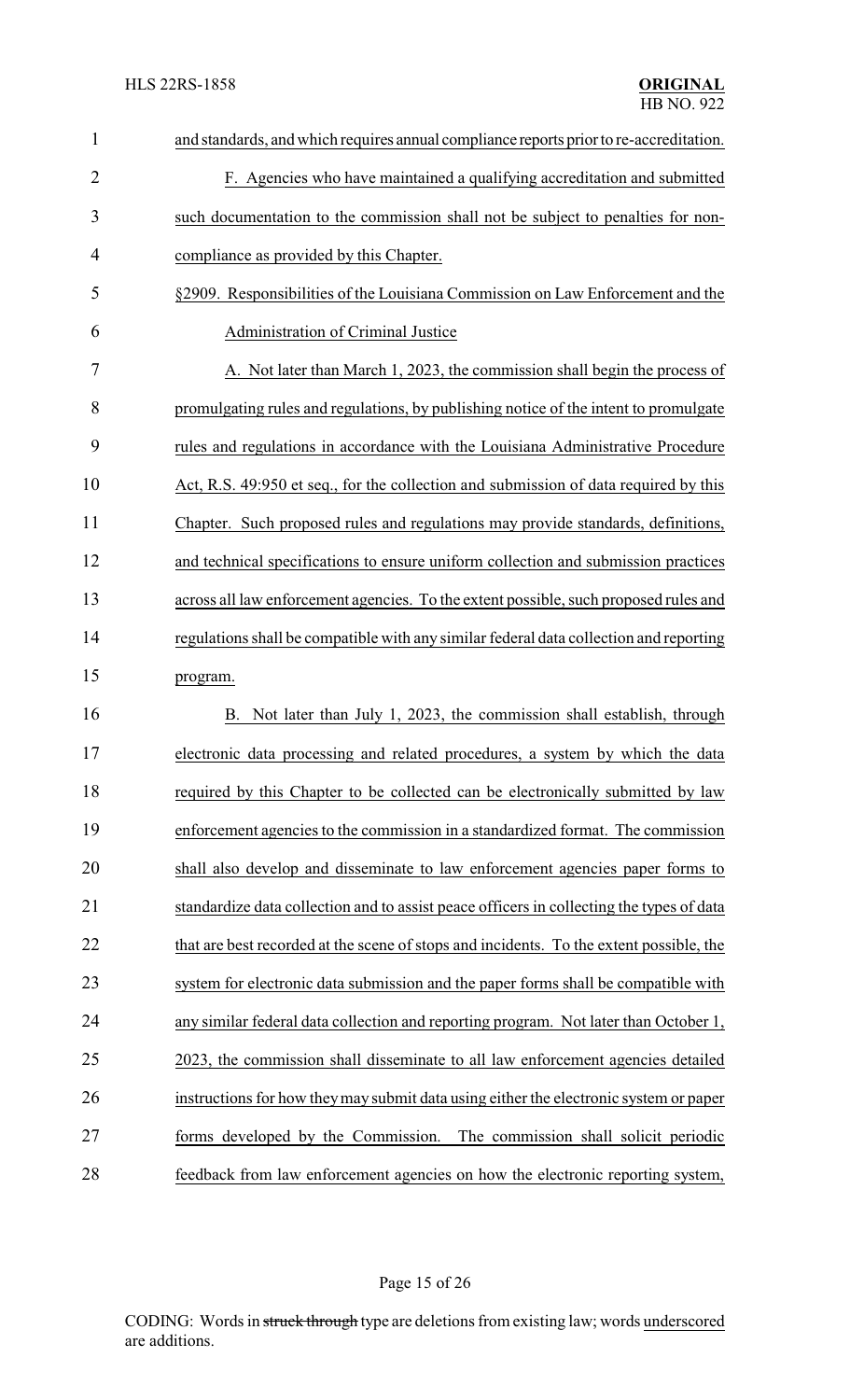| $\mathbf{1}$ | paper forms, and instructions could be improved and shall update the electronic          |
|--------------|------------------------------------------------------------------------------------------|
| 2            | reporting system, paper forms, and instructions as appropriate.                          |
| 3            | C. Not later than December 31, 2024, and December thirty-first of each                   |
| 4            | subsequent year, the commission shall publish an annual report that analyzes the data    |
| 5            | submitted pursuant to this Chapter. The commission shall make all such annual            |
| 6            | reports available for download on its website. Such annual reports shall include the     |
| 7            | name and contact information for each law enforcement agency that failed to submit       |
| 8            | the data required by this Chapter.                                                       |
| 9            | (1) Such annual reports shall also include, at a minimum, an analysis of the             |
| 10           | following:                                                                               |
| 11           | (a) Whether there are statistically significant disparities in the rates at which        |
| 12           | drivers, passengers, and pedestrians of different racial and ethnic groups are stopped,  |
| 13           | searched, issued a citation, ticket, or summons, found to possess contraband, and        |
| 14           | arrested.                                                                                |
| 15           | (b) Whether there are statistically significant disparities in the rates at which        |
| 16           | drivers and passengers of different racial and ethnic groups are subjected to traffic    |
| 17           | stops during daytime versus nighttime periods.                                           |
| 18           | (c) For law enforcement agencies overseeing at least fifty peace officers, the           |
| 19           | distribution in the rates at which peace officers overseen by the same agency stop,      |
| 20           | search, issue citations, tickets, and summons to, find contraband on, and arrest         |
| 21           | drivers, passengers, and pedestrians of different racial and ethnic groups.              |
| 22           | (d) Whether there are statistically significant disparities in the rates at which        |
| 23           | peace officers use force against people of different racial or ethnic groups.            |
| 24           | (e) For law enforcement agencies overseeing at least fifty peace officers, the           |
| 25           | distribution of total uses of force and the distribution of uses of force against people |
| 26           | of a particular racial or ethnic group by peace officers overseen by the same agency.    |
| 27           | (2) To measure statistical significance, the commission shall use indicators             |
| 28           | that are widely accepted in statistical and econometric disciplines, including, but not  |
| 29           | limited to, significance levels of five percent or less. The commission shall consult    |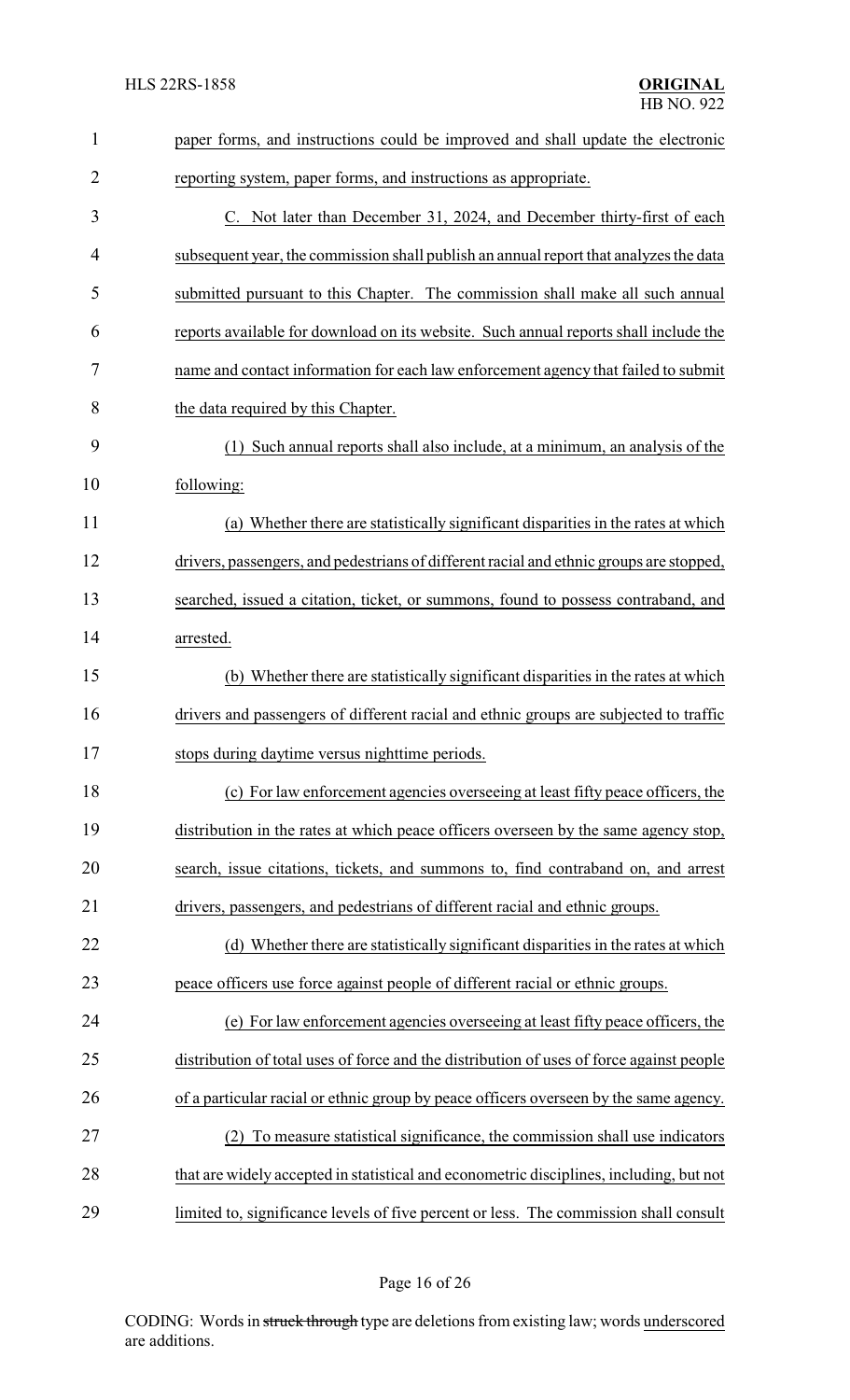| $\mathbf{1}$   | evidence-based research, including research published in peer-reviewed scholarly         |
|----------------|------------------------------------------------------------------------------------------|
| $\overline{2}$ | journals, to determine reasonable benchmark populations for use in all comparative       |
| 3              | analyses.                                                                                |
| 4              | (3) The commission may enter into a contract with an accredited institution              |
| 5              | of higher education for the institution to analyze the data and draft the annual report. |
| 6              | The report shall list the academic institutional authors as co-authors with the          |
| 7              | commission staff. To the best extent possible, any such contract entered into            |
| 8              | pursuant to this Subsection shall be with a Louisiana public institution of higher       |
| 9              | education.                                                                               |
| 10             | D. The commission shall make available for download on its website all raw               |
| 11             | data received from law enforcement agencies. All data shall be made available for        |
| 12             | download in a comma-separated values format and in any other formats the                 |
| 13             | commission determines would facilitate public access and analysis. To the best           |
| 14             | extent possible, the publication of raw data pursuant to this Subsection shall be done   |
| 15             | using an "Open Data" website that is included in the U.S. General Service                |
| 16             | Administration's "Data.gov" catalog. The commission shall not remove data from           |
| 17             | past years, even if the data is older than three years.                                  |
| 18             | E. Notwithstanding any other law, the data and reports required to be made               |
| 19             | available pursuant to this Section shall be public records within the meaning of R.S.    |
| 20             | 44:1. The data and reports required to be made available pursuant to this Section        |
| 21             | shall not be exempt from public disclosure under R.S. 44:3. Nothing in this Chapter      |
| 22             | shall be intended to authorize the commission to publish or release names, residence     |
| 23             | addresses, home telephone numbers, social security numbers, driver's license             |
| 24             | numbers, and other unique personally identifying information, except for badge           |
| 25             | numbers of law enforcement officers.                                                     |
| 26             | §2910. Penalties for law enforcement agency's failure to collect or submit data          |
| 27             | A. If a law enforcement agency fails to comply with the provisions of this               |
| 28             | Chapter, the commission shall withhold all federal- or state-sourced funds that the      |
| 29             | commission would otherwise disburse to the agency, except for funds whose primary        |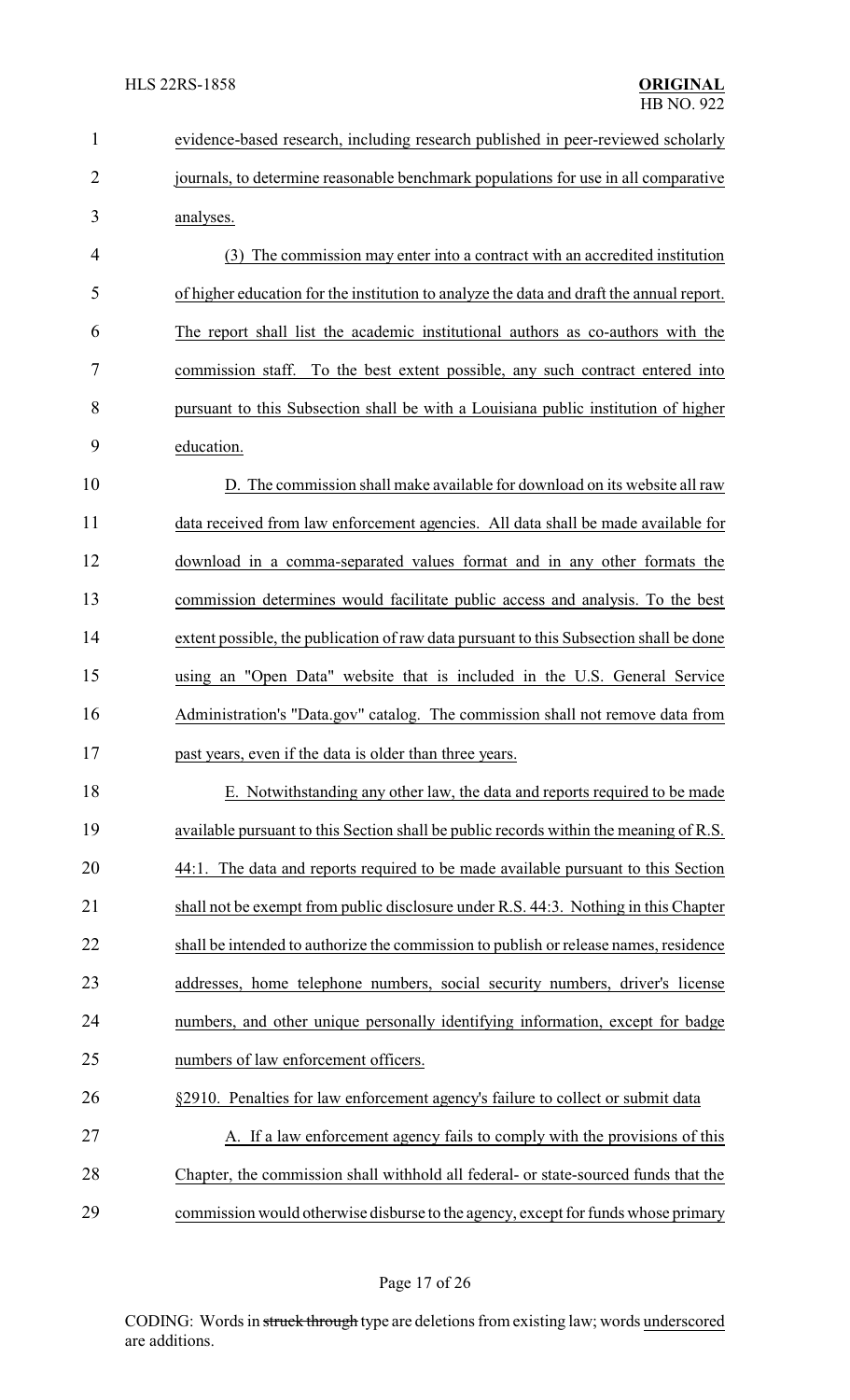| $\mathbf{1}$   | purpose is to enhance the capacity of the agency to collect and submit the data           |
|----------------|-------------------------------------------------------------------------------------------|
| $\overline{2}$ | required by this Chapter, until the commission has verified that the agency has           |
| 3              | submitted all the data the agency is reasonably capable of collecting and submitting.     |
| $\overline{4}$ | The funds that the commission shall withhold from non-compliant agencies include          |
| 5              | but are not limited to funds from the Edward Byrne Memorial Justice Assistant Grant       |
| 6              | program that the state of Louisiana makes available to units of local government          |
| 7              | under 34 U.S.C. $\S 10156(c)(2)$ and (e)(2). The commission shall promulgate rules        |
| 8              | and regulations for carrying out its duties under this Subsection.                        |
| 9              | B. If a sheriff, chief of police of a police department, the superintendent of            |
| 10             | the New Orleans Police Department, or the superintendent of the Louisiana State           |
| 11             | Police intentionally fails to collect and submit the data required by this Chapter, the   |
| 12             | law enforcement agency shall be liable to the state for a civil penalty in an amount      |
| 13             | not to exceed five thousand dollars for each intentional, substantial failure to submit   |
| 14             | data in accordance with this Chapter, for each year in which the agency is required       |
| 15             | to collect and submit data. The attorney general may sue to collect a civil penalty       |
| 16             | under this Subsection in accordance with the following provisions:                        |
| 17             | (1) Before commencing suit, the attorney general shall provide written notice             |
| 18             | to the official that sets forth with particularity the ways in which the attorney general |
| 19             | believes the law enforcement agency overseen by the official is failing to comply         |
| 20             | with the provisions of this Chapter. If, after the passage of thirty days from the date   |
| 21             | on which the attorney general sends written notice, the attorney general is not           |
| 22             | satisfied that the official has come into substantial compliance with the provisions      |
| 23             | of this Chapter, the attorney general may file suit in the district court with            |
| 24             | jurisdiction over the official to be named as the defendant.                              |
| 25             | The court shall determine the matter de novo and the burden is on the                     |
| 26             | official overseeing the law enforcement agency to demonstrate, by a preponderance         |
| 27             | of the evidence, that the agency has exhibited no intentional and substantial failures    |
| 28             | to comply with the provisions of this Chapter.                                            |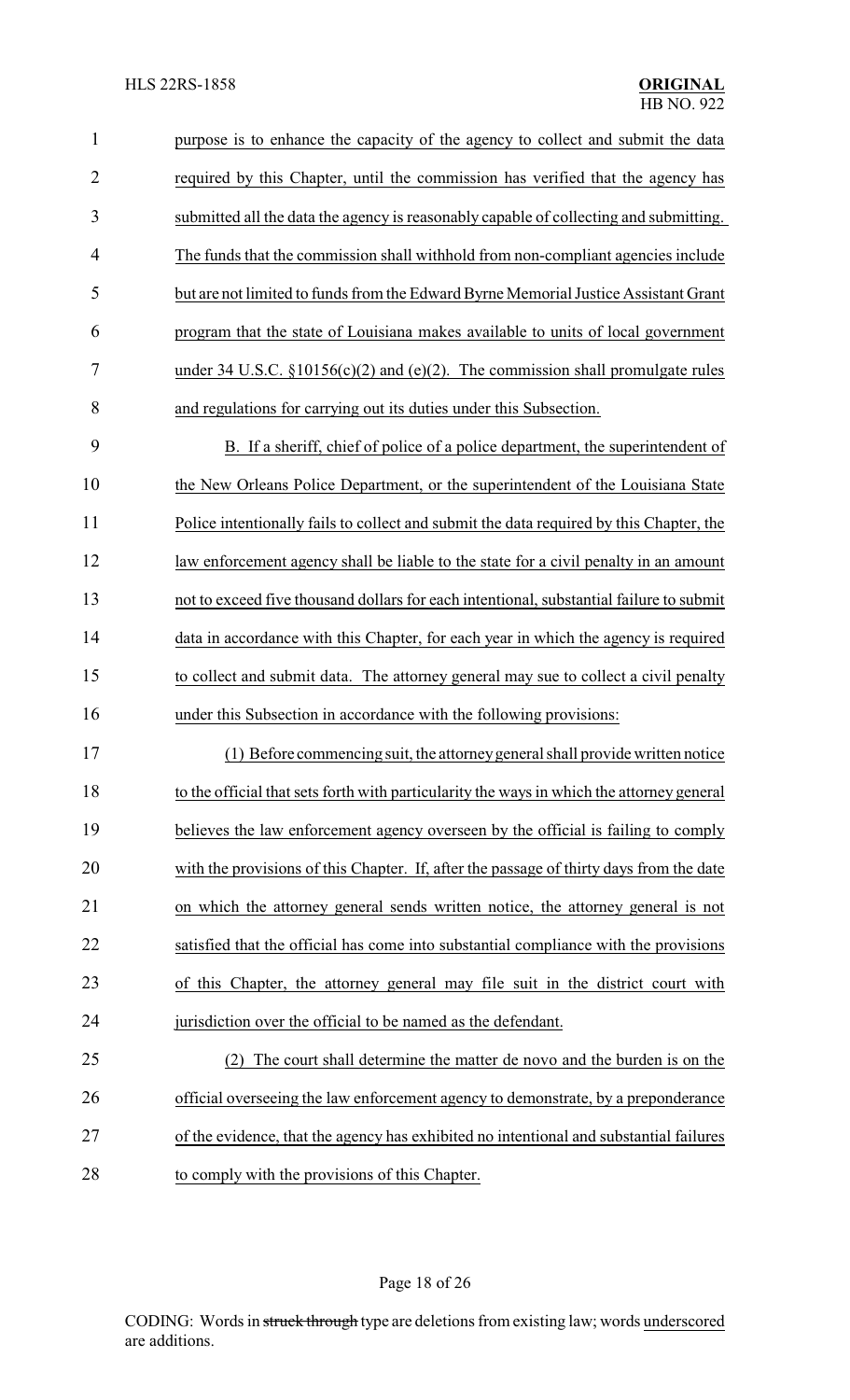| $\mathbf{1}$   | (3) Any suit filed by the attorney general pursuant to this Subsection shall            |
|----------------|-----------------------------------------------------------------------------------------|
| $\overline{2}$ | be tried by preference and in a summary manner in the district court of original        |
| 3              | jurisdiction.                                                                           |
| 4              | (4) If the court determines that the official has committed an intentional and          |
| 5              | substantial failure to submit data for required by the provisions of this Chapter, it   |
| 6              | shall impose a civil penalty not to exceed five thousand dollars for each such          |
| 7              | intentional and substantial failure, for each year in which the intentional and         |
| 8              | substantial failure has persisted. Such penalty shall be payable to the state.          |
| 9              | §2911. Civil injunctive remedies for failure of law enforcement agency to collect       |
| 10             | or submit data                                                                          |
| 11             | A. An organization with tax-exempt status under Section $501(c)(3)$ of the              |
| 12             | U.S. Internal Revenue Code $(26$ U.S.C. $\S501(c)(3)$ and whose mission is to advance   |
| 13             | civil rights or human rights or to combat various forms of discrimination is hereby     |
| 14             | determined by the legislature to hold a special interest apart from the interest of the |
| 15             | general public sufficient to create a real and actual interest in ensuring that law     |
| 16             | enforcement agencies comply with the provisions of this Chapter.<br>Such                |
| 17             | organizations may seek appropriate injunctive relief in a civil action against any head |
| 18             | of a law enforcement agency for failing to collect or submit data pursuant to this      |
| 19             | Chapter. The organization need not be registered with the secretary of state.           |
| 20             | B. Before filing a civil action under this Section, the organization shall send         |
| 21             | a written notice to the law enforcement agency that is failing to comply with the       |
| 22             | provisions of this Chapter. The notice shall set forth with particularity the ways in   |
| 23             | which the organization believes the law enforcement agency is failing to comply         |
| 24             | with the provisions of this Chapter. The organization shall send copies of the notice   |
| 25             | to the attorney general and the commission. The organization shall wait thirty days     |
| 26             | from the date of sending written notice and comply with the following provisions:       |
| 27             | (1) If, before the thirty-day period passes, the organization receives written          |
| 28             | notice from the attorney general that the attorney general has commenced a civil        |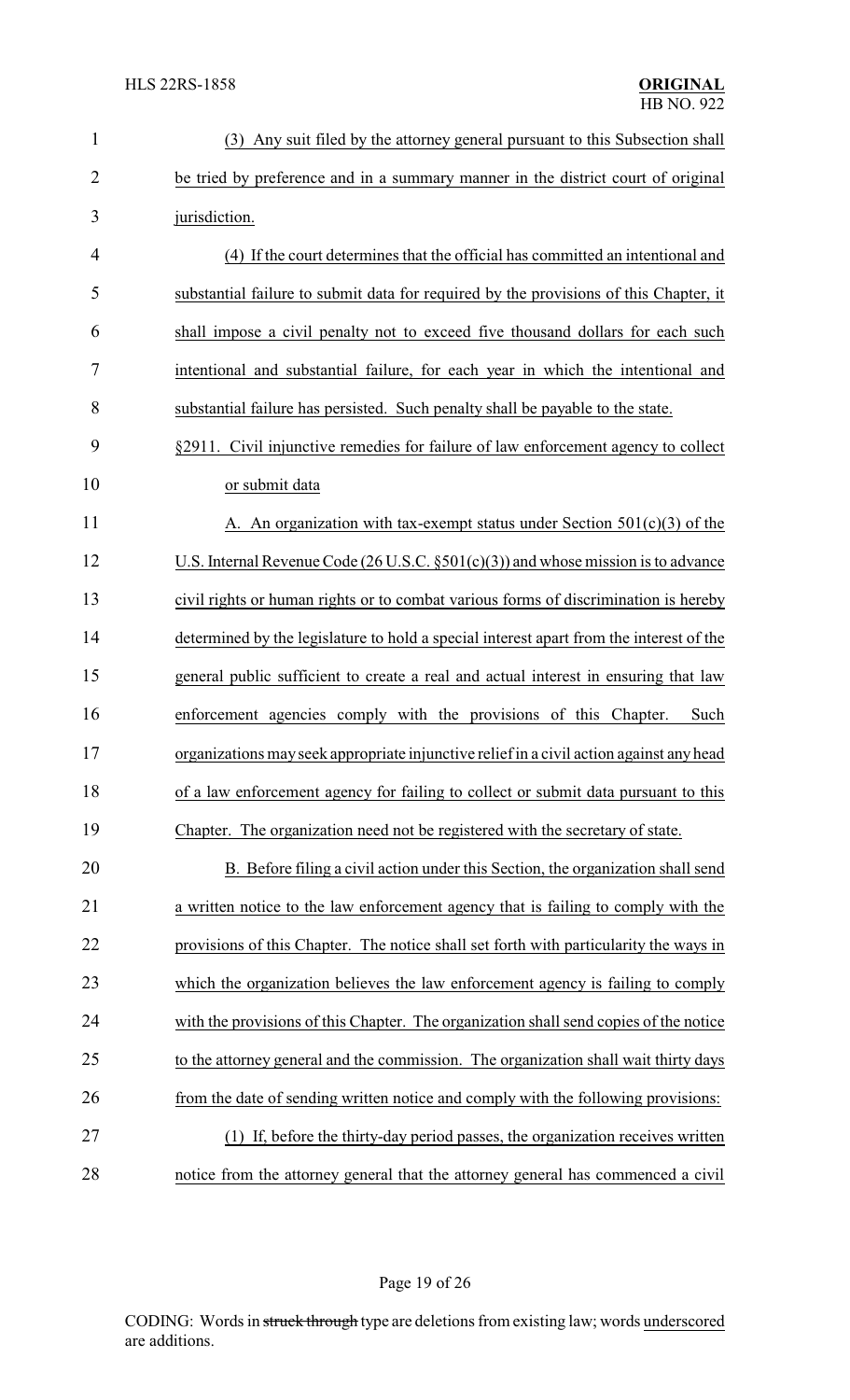| $\mathbf{1}$   | action against the agency pursuant to Subsection C, the organization must wait until      |
|----------------|-------------------------------------------------------------------------------------------|
| $\overline{2}$ | the suit by the attorney general concludes to institute its own action.                   |
| 3              | (2) If, after the passage of thirty days, the organization receives no written            |
| 4              | notice from the attorney general that the attorney general has commenced a civil          |
| 5              | action against the agency pursuant to Subsection C, the organization may institute        |
| 6              | a civil action pursuant to the requirements of Subsection D. Nothing in this              |
| 7              | Subsection shall require the organization to file a civil action.                         |
| 8              | C. The attorney general may, pursuant to the requirements set forth in                    |
| 9              | Subsection D, commence a civil action for injunctive relief against any law               |
| 10             | enforcement agency that is failing to comply with the provisions of this Chapter.         |
| 11             | D. In any suit filed by an organization or the attorney general pursuant to this          |
| 12             | Section, the head of the agency shall be named in his official capacity as the            |
| 13             | defendant. The civil action shall be filed in the district court having jurisdiction over |
| 14             | the agency. The suit shall be tried by preference and in a summary manner. The            |
| 15             | court shall have jurisdiction to enjoin the head of the law enforcement agency from       |
| 16             | failing to comply with the provisions of this Chapter. The court shall determine the      |
| 17             | matter de novo and the burden is on the head of the law enforcement agency to             |
| 18             | demonstrate, by a preponderance of the evidence, that the law enforcement agency          |
| 19             | is in substantial compliance with the requirements of this Chapter.<br>Any                |
| 20             | noncompliance with the order of the court may be punished as contempt of court.           |
| 21             | E. Any organization that meets the requirements of Subsection A may be                    |
| 22             | awarded costs, attorney fees, and expert fees if it prevails in a civil action filed      |
| 23             | pursuant to this Section. If the court orders costs and fees to be paid, the official     |
| 24             | found to be in non-compliance with the provisions of this Chapter shall pay any such      |
| 25             | costs, attorney fees, and expert fees out of the budget of the agency overseen by the     |
| 26             | official. An award for attorney fees in any suit brought under the provisions of this     |
| 27             | Section shall not exceed the amounts approved by the attorney general for the             |
| 28             | employment of outside counsel.                                                            |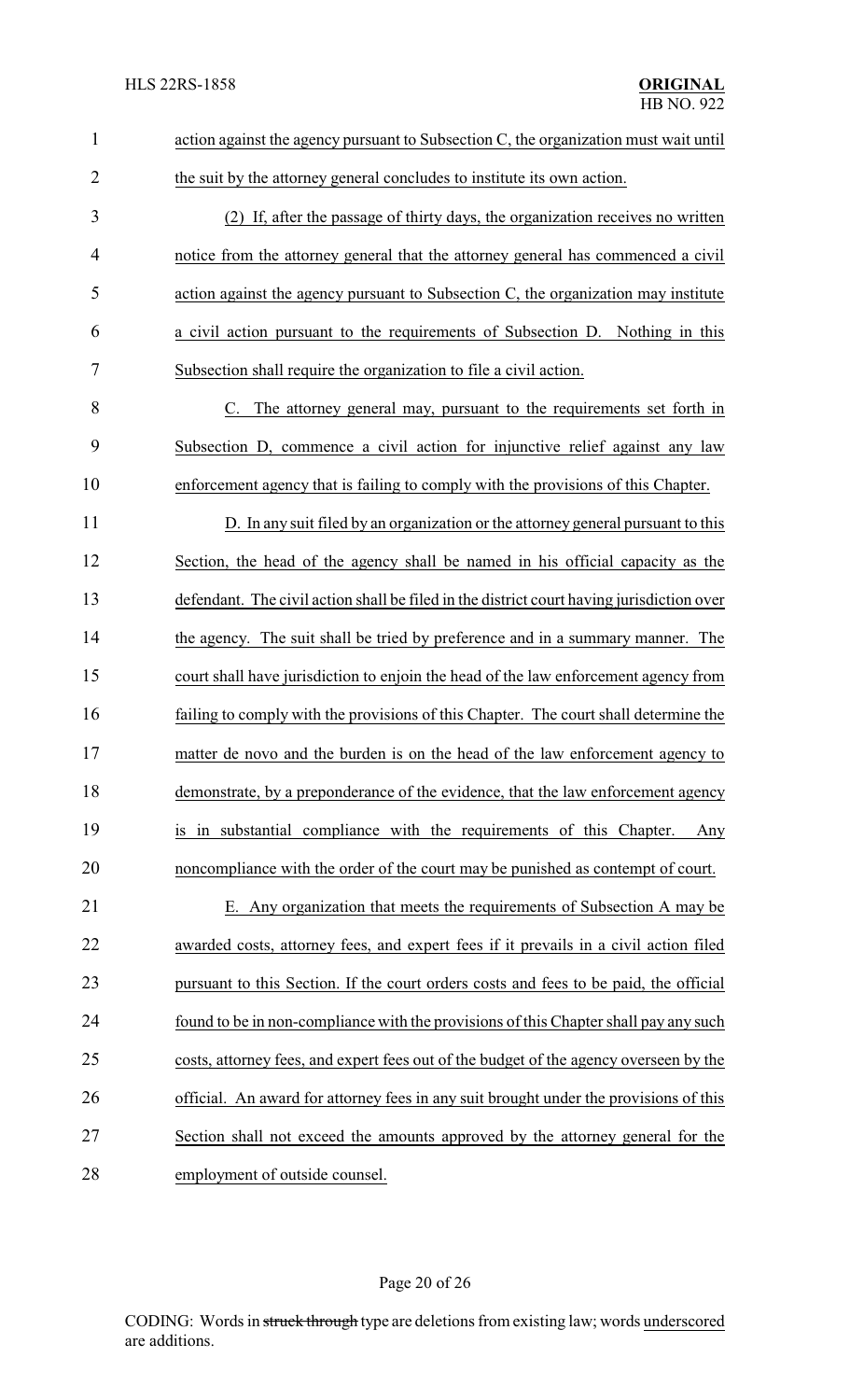| $\mathbf{1}$   | §2912. Civil injunctive remedies for a failure by the commission to publish annual       |
|----------------|------------------------------------------------------------------------------------------|
| $\overline{2}$ | reports or data                                                                          |
| 3              | A. An organization with tax-exempt status under Section $501(c)(3)$ of the               |
| 4              | U.S. Internal Revenue Code (26 U.S.C. $\S501(c)(3)$ ) and whose mission is to advance    |
| 5              | civil rights or human rights or to combat various forms of discrimination is hereby      |
| 6              | determined by the legislature to hold a special interest apart from the interest of the  |
| 7              | general public sufficient to create a real and actual interest in ensuring that the      |
| 8              | commission comply with the provisions of this Chapter. Such organizations may            |
| 9              | seek appropriate injunctive relief in a civil action against any the chairman of the     |
| 10             | commission for failing to publish annual reports or raw data pursuant to this Chapter.   |
| 11             | The organization need not be registered with the secretary of state.                     |
| 12             | B. In any suit filed by an organization pursuant to this Section, the chairman           |
| 13             | of the commission shall be named as the defendant in his official capacity as            |
| 14             | chairman. The civil action shall be filed in the nineteenth judicial district court. The |
| 15             | suit shall be tried by preference and in a summary manner. The court shall have          |
| 16             | jurisdiction to enjoin the executive director of the commission from failing to publish  |
| 17             | the annual reports and raw data required by this Chapter. The court shall determine      |
| 18             | the matter de novo and the burden is on the executive director of the commission to      |
| 19             | demonstrate, by a preponderance of the evidence, that the commission has complied        |
| 20             | with the provisions of this Chapter. Any noncompliance with the order of the court       |
| 21             | may be punished as contempt of court.                                                    |
| 22             | C. Any injunction issued by a court pursuant to this Section is hereby                   |
| 23             | determined not to violate R.S. 13:4062 or Code of Civil Procedure Article 3601(A)        |
| 24             | and shall be considered an exception to those provisions.                                |
| 25             | D. Each party shall bear its own costs and fees in litigating any action                 |
| 26             | instituted pursuant to this Section.                                                     |
| 27             | Section 2. R.S. 15:1204.2(A) and (B)(1) and (8)(c), 1204.5, 1212(B)(4) and               |
| 28             | 1212.1(F) are hereby amended and reenacted and R.S. 15:1204.2(B)(8)(d) is hereby enacted |
| 29             | to read as follows:                                                                      |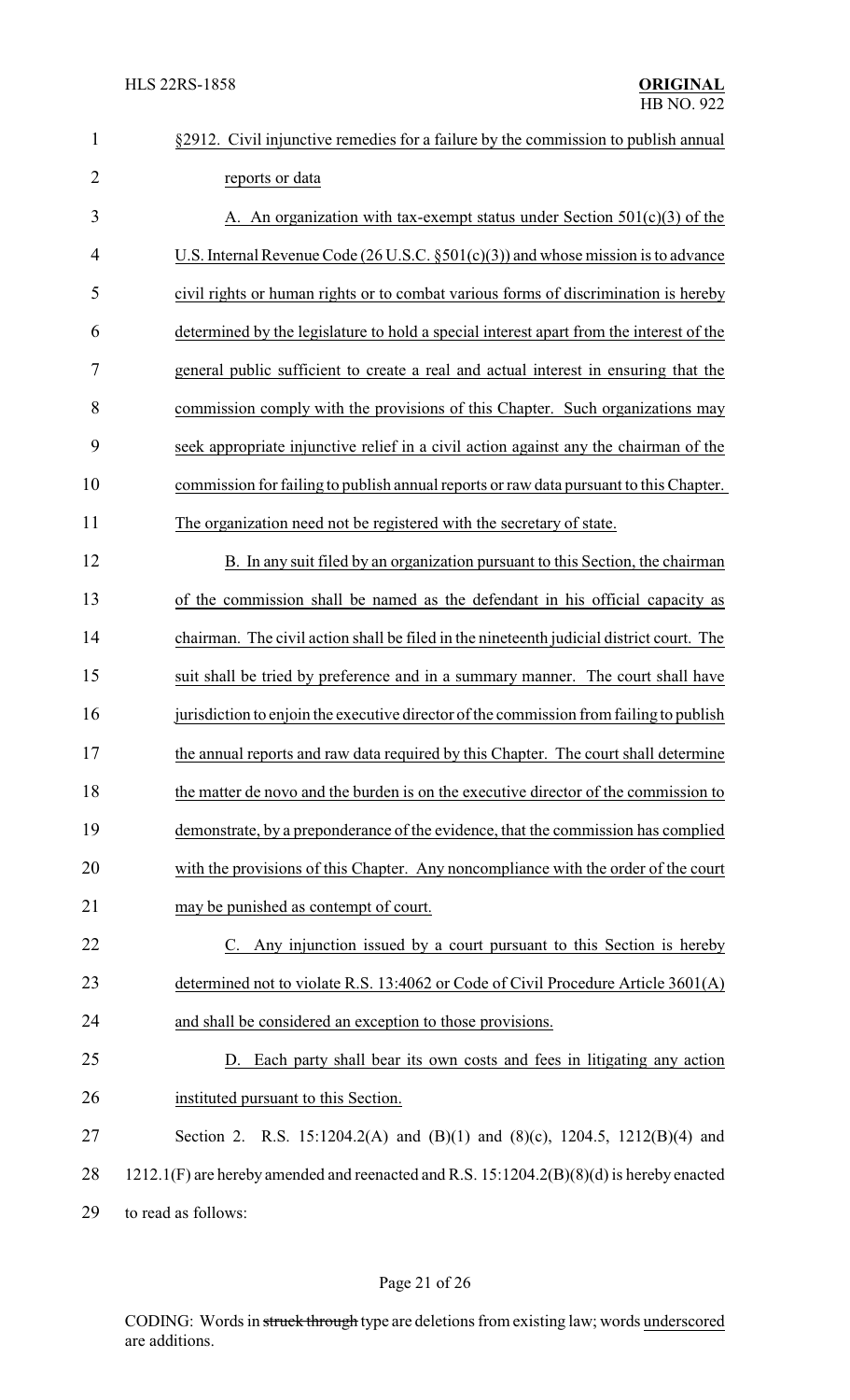| $\mathbf{1}$   | §1204.2. Creation of system; functions; powers; duties                                   |
|----------------|------------------------------------------------------------------------------------------|
| $\overline{2}$ | A. There is hereby created within the Louisiana Commission on Law                        |
| 3              | Enforcement and the Administration of Criminal Justice, hereinafter referred to as       |
| 4              | the "commission", a Louisiana Uniform Crime Reporting System, hereinafter                |
| 5              | referred to as the "system". All Louisiana law enforcement agencies employing one        |
| 6              | or more peace officers as defined in R.S. 40:2403 shall report to the system all data    |
| 7              | requested by the Federal Bureau of Investigation. The commission may appoint such        |
| 8              | employees, agents, consultants, and special committees as it may deem necessary to       |
| 9              | properly manage the system.                                                              |
| 10             | B. The system, by and through the commission, shall have the following                   |
| 11             | functions, powers, and duties:                                                           |
| 12             | (1) To establish, through electronic data processing and related procedures,             |
| 13             | a system by which relevant information can be collected, coordinated, analyzed, and      |
| 14             | made readily available to serve qualified agencies concerned with the administration     |
| 15             | of criminal justice located anywhere in the state. The commission shall prescribe        |
| 16             | standards and technical specifications to ensure uniform data collection submission      |
| 17             | practices across all law enforcement agencies and shall prescribe the terms and          |
| 18             | conditions under which such all law enforcement agencies shall contribute or gain        |
| 19             | access to information contained in the system files.                                     |
| 20             | $\ast$<br>*<br>∗                                                                         |
| 21             | (8)                                                                                      |
| 22             | ∗<br>∗<br>∗                                                                              |
| 23             | (c) The report shall specifically contain a section related to clearance rates           |
| 24             | that shall include statistics showing the clearance rates for all crimes reported to the |
| 25             | system, including statistics comparing clearance rates for homicide crimes based on      |
| 26             | the race and ethnicity of the victim.                                                    |
| 27             | A sufficient number of copies of all reports shall be printed for<br>(d)                 |
| 28             | distribution to the governor, the chairman of the House Committee on                     |
| 29             | Administration of Criminal Justice, and the chairman of the Senate Committee on          |

# Page 22 of 26

CODING: Words in struck through type are deletions from existing law; words underscored are additions.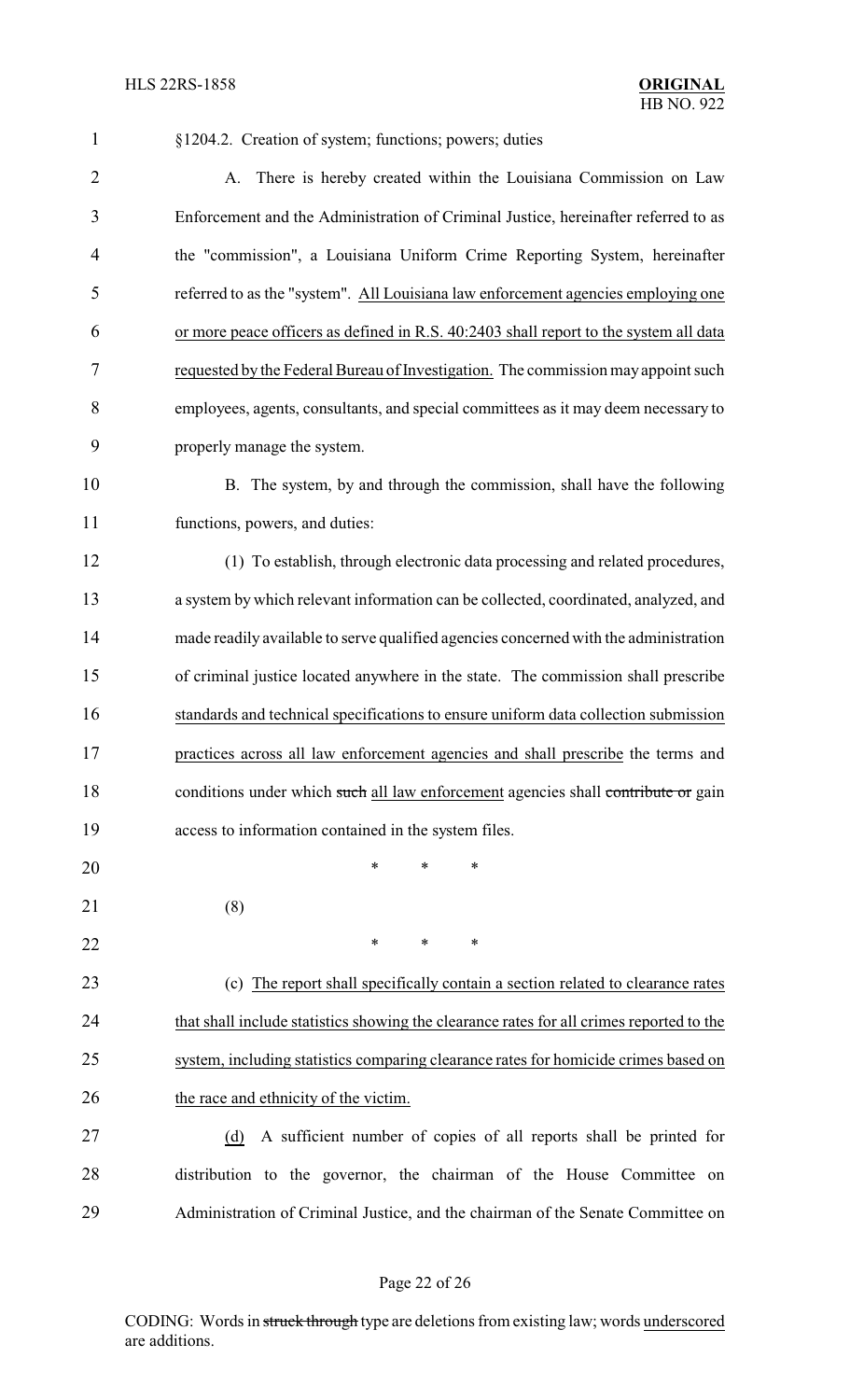| 1              | Judiciary C, and as many others as may be requested. The report shall be made             |
|----------------|-------------------------------------------------------------------------------------------|
| $\overline{2}$ | available electronically on the commission's website to all public officials in the state |
| 3              | dealing with crimes or criminals and for general distribution in the interest of public   |
| 4              | enlightenment.                                                                            |
| 5              | $\ast$<br>$\ast$<br>*                                                                     |
| 6              | §1204.5. Penalties                                                                        |
| 7              | The commission may impose reasonable administrative sanctions as it deems                 |
| 8              | appropriate against those agencies who fail shall withhold from a law enforcement         |
| 9              | agency that fails to comply with the reporting requirements of the Uniform Crime          |
| 10             | Reporting System all federal or state sourced funds that the commission would             |
| 11             | otherwise disburse to the agency, except for funds whose primary purpose is to            |
| 12             | enhance the capacity of the agency to comply with the reporting requirements of the       |
| 13             | Uniform Crime Reporting System, until the commission has verified that the agency         |
| 14             | has reported all the data the agency is reasonable capable of collecting and reporting.   |
| 15             | These sanctions include the preclusion of a subject agency's participation in any of      |
| 16             | the grant programs operated by the commission. The funds that the commission              |
| 17             | shall withhold from a non-compliant agency include but are not limited to funds           |
| 18             | from the Edward Byne Memorial Justice Assistant Grant program that the state of           |
| 19             | Louisiana makes available to units of local government under 34 U.S.C.                    |
| 20             | $§10156(C)(2)$ and (e)(2).                                                                |
| 21             | ∗<br>∗<br>∗                                                                               |
| 22             | §1212. Creation of database; functions                                                    |
| 23             | $\ast$<br>$\ast$<br>∗                                                                     |
| 24             | The commission shall be the central depository for all information<br>В.                  |
| 25             | submitted for entry into the database by law enforcement agencies, correctional           |
| 26             | agencies, and institutions and shall have the following functions, powers, and duties:    |
| 27             | $\ast$<br>*<br>∗                                                                          |
| 28             | (4) To prepare and distribute, to all such persons and agencies, forms to be              |
| 29             | used in reporting data to the database. The forms shall provide for detailed              |
|                |                                                                                           |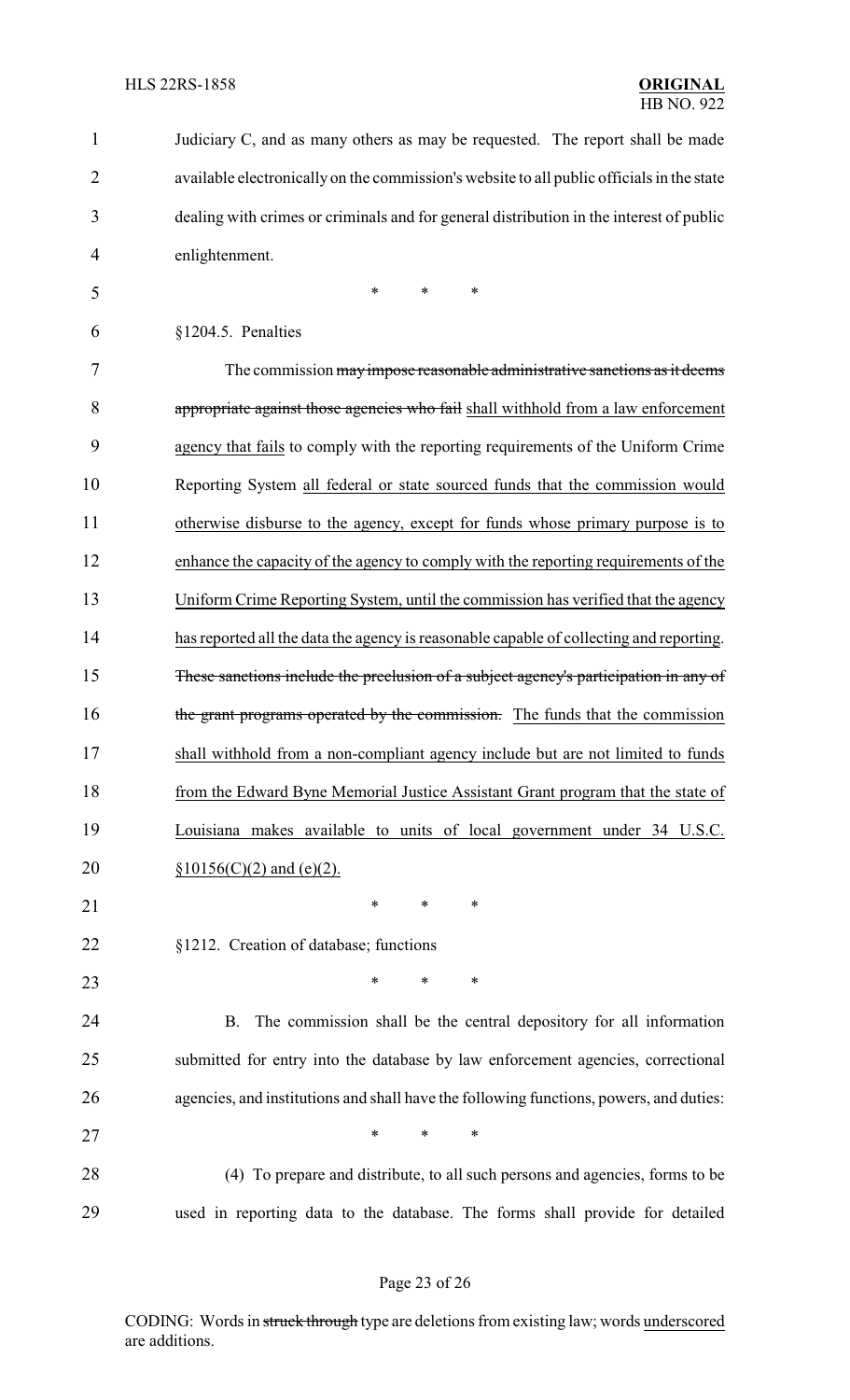| $\mathbf{1}$   | information regarding the following information for all law enforcement officers     |
|----------------|--------------------------------------------------------------------------------------|
| 2              | overseen by the agency:                                                              |
| 3              | (a) the The name of the law enforcement officer,                                     |
| $\overline{4}$ | (b) the The designated position, of the law enforcement officer.                     |
| 5              | (c) the The status of all P.O.S.T. certifications and decertifications related       |
| 6              | to training and qualifications, of the law enforcement officer.                      |
| 7              | (d) the The hire date, of the law enforcement officer.                               |
| 8              | (e) Paid and unpaid suspensions and paid and unpaid administrative leaves            |
| 9              | of the law enforcement officer.                                                      |
| 10             | (f)<br>the The final disposition of disciplinary actions against the law             |
| 11             | enforcement officer that result in involuntary termination, resignations in lieu of  |
| 12             | termination, and resignations pending an investigation,.                             |
| 13             | (g) final Final judgments in civil cases against the law enforcement officer         |
| 14             | related to civil rights violations under the provisions of 42 U.S.C. 1983, including |
| 15             | the amounts paid in compensatory damages, punitive damages, and attorney fees.       |
| 16             | Final judgments in civil cases against the municipality or parish<br>(h)             |
| 17             | employing the law enforcement officer related to civil rights violations under the   |
| 18             | provisions of 42 U.S.C. 1983, including the amounts paid in compensatory damages     |
| 19             | and attorney fees.                                                                   |
| 20             | Final judgments in civil cases against the law enforcement officer or<br>(1)         |
| 21             | related to serious bodily injury as defined in R.S. $14:2(C)$ .                      |
| 22             | Final judgments in or criminal cases related to the duties of a law                  |
| 23             | enforcement officer in the course and scope of his employment when the misconduct    |
| 24             | of that specific law enforcement officer gave rise to the cause of action,.          |
| 25             | and the The date of separation of the law enforcement officer from<br>(k)            |
| 26             | service.                                                                             |
| 27             | $\ast$<br>$\ast$<br>*                                                                |
| 28             | §1212.1. Report to the system; duties of persons and agencies                        |
| 29             | *<br>∗<br>∗                                                                          |

# Page 24 of 26

CODING: Words in struck through type are deletions from existing law; words underscored are additions.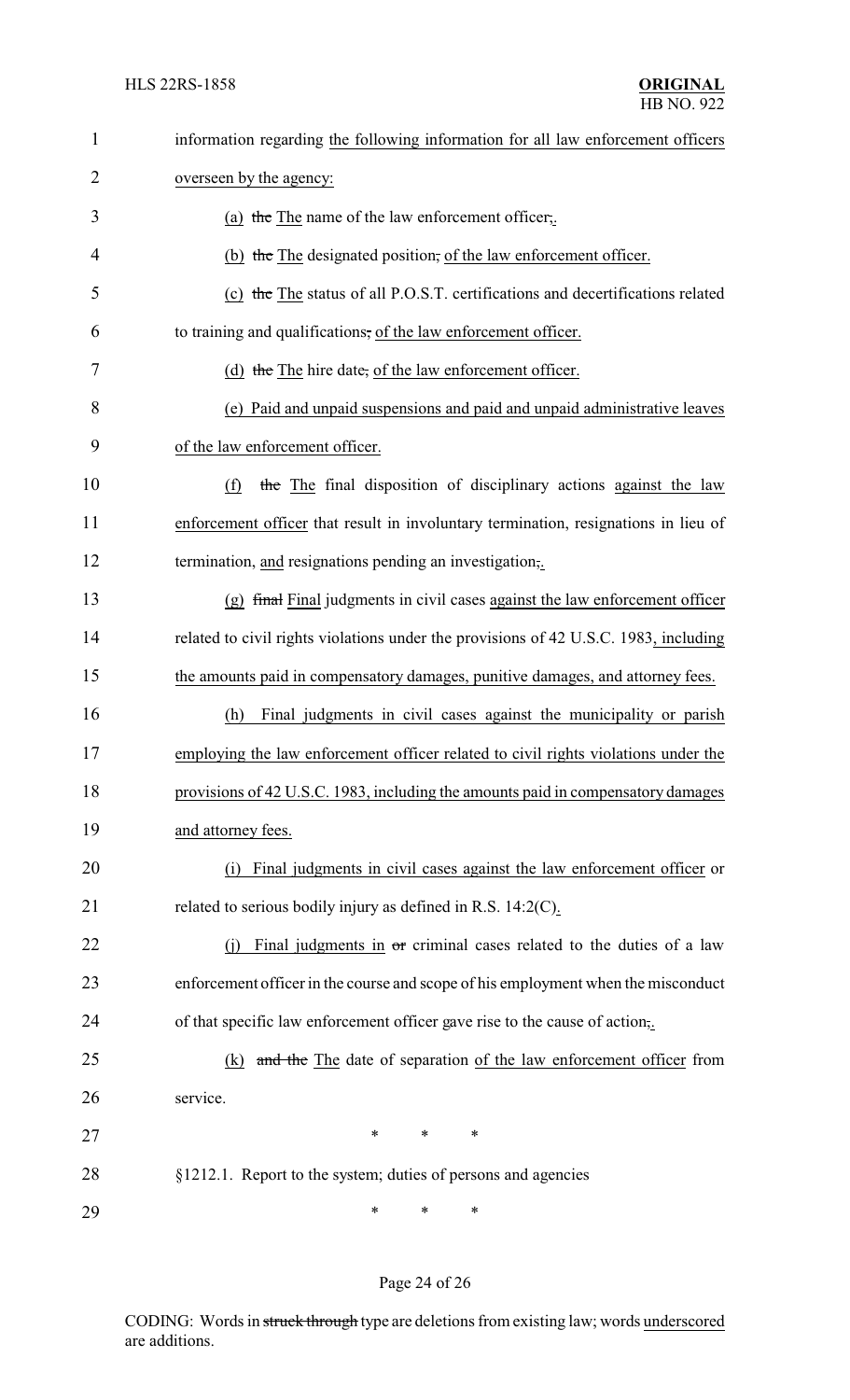| $\mathbf{1}$   | F. The information received by the commission as provided in R.S.                      |
|----------------|----------------------------------------------------------------------------------------|
| $\overline{2}$ | $15:1212(B)(4)$ , other than certification and training records of a law enforcement   |
| 3              | officer, shall be used for hiring or revocation purposes only and shall not be         |
| $\overline{4}$ | disclosed to any persons other than a qualifying law enforcement agency except for     |
| 5              | the personal information listed in Subsection E, is a public record as defined in R.S. |
| 6              | 44:1 and is not exempt from disclosure under R.S. 44:3.                                |
| 7              | $\ast$<br>$\ast$<br>$\ast$                                                             |
| 8              | Section 3. R.S. 32:398.10 is hereby repealed in its entirety.                          |
|                |                                                                                        |

### DIGEST

The digest printed below was prepared by House Legislative Services. It constitutes no part of the legislative instrument. The keyword, one-liner, abstract, and digest do not constitute part of the law or proof or indicia of legislative intent. [R.S. 1:13(B) and 24:177(E)]

HB 922 Original 2022 Regular Session Marcelle

**Abstract:** Creates a uniform data collection requirement for law enforcement agencies and makes such data public.

Proposed law requires the collection of information from peace officers by certain law enforcement agencies involved in the following incidents:

- (1) Use of force by a peace officer.
- (2) Use of a no-knock search warrant.
- (3) Deployment of special weapons and tactics (S.W.A.T.) teams.
- (4) Traffic stops.
- (5) Pedestrian and bicycle stops.
- (6) Complaints against peace officers.
- (7) 911 emergency calls.

Proposed law requires peace officers to report identifying information regarding individuals involved in these proposed law incidents including but not limited to sex, age, race, state of residence, English proficiency, and presence of disabilities.

Proposed law requires peace officers to report information regarding their interactions with individuals including specific information about whether they were on duty, used force, discharged a weapon, or gave any commands.

Proposed law also requires the collection of information specific to peace officers of each law enforcement agency.

Proposed law allows for the collection of data to be phased in to law enforcement agencies across the state. Larger agencies are required to make their first submission of collected

#### Page 25 of 26

CODING: Words in struck through type are deletions from existing law; words underscored are additions.